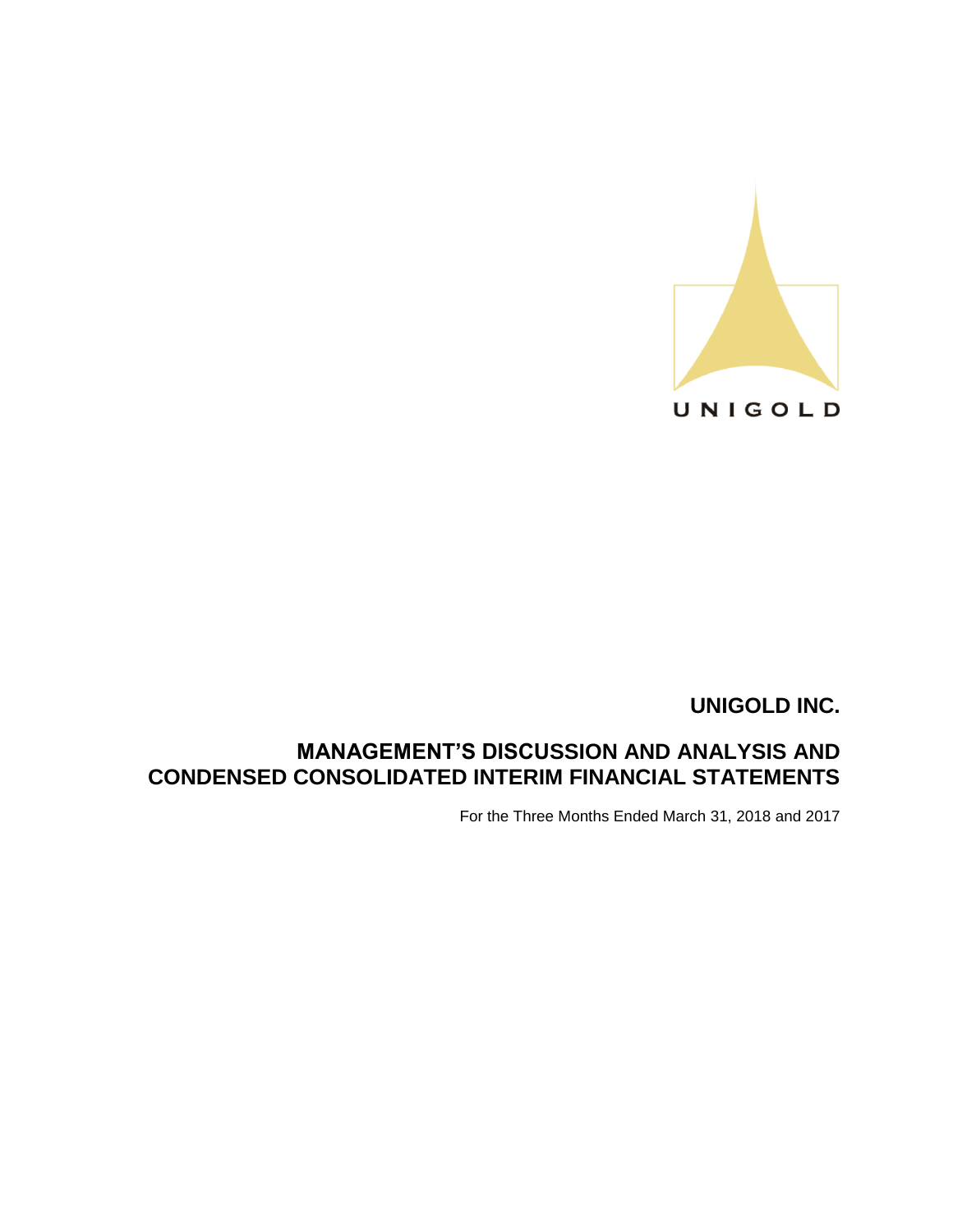# **MANAGEMENT'S DISCUSSION AND ANALYSIS**

The following discussion and analysis of the unaudited, condensed consolidated interim operating results and financial condition of Unigold Inc. ("Unigold" or the "Corporation") for the fiscal periods ended March 31, 2018 and 2017 should be read in conjunction with the unaudited, condensed consolidated interim financial statements of the Corporation and notes thereto at March 31, 2018. All financial information in this MD&A has been prepared in accordance with International Financial Reporting Standards ("IFRS"), and all dollar amounts are expressed in Canadian dollars unless otherwise indicated. Additional information, including the Corporation's press releases, has been filed electronically through the System for Electronic Document Analysis and Retrieval ("SEDAR") and is available online at www.sedar.com. The date of this report is May 22, 2018.

# *Corporation Overview*

Unigold is a Canadian based, growth oriented, junior natural resource Corporation focused on exploring and developing its significant land position in the Dominican Republic, within the highly prospective, Cretaceous age, Tireo Formation. Unigold operates through its wholly owned Canadian subsidiary, Unigold Resources Inc., and its 97 per cent owned subsidiary, Unigold Dominicana, S.R.L., which is incorporated in the Dominican Republic.

The Tireo Formation, an emerging gold and base metal district, is a 75 kilometre wide series of volcanic and sedimentary rocks trending northwesterly across the island of Hispaniola. On May 22, 2018, Unigold announced that the Ministry of Energy and Mines of the Dominican Republic has granted the Corporation the Neita Fase II Exploration Concession. The Concession is valid for a three-year period after which there is a possibility to two additional one-year extensions. Unigold's owns a 100 percent interest in the 21,031 hectare Neita Fase II concession, located in the west central highlands of the Dominican Republic along the border with Haiti.

# *Forward-Looking Statements*

This MD&A contains "forward-looking information" within the meaning of applicable Canadian securities legislation. Forward-looking information includes, but is not limited to, information concerning Unigold's exploration program and planned gold production as well as Unigold's strategies and future prospects. Generally, forward-looking information can be identified by the use of forward-looking terminology such as "plans", "expects", or "does not expect", "is expected", "budget", "scheduled", "estimates", "forecasts", "intends", "anticipates", or "does not anticipate", or "believes" or variations of such words and phrases or statements that certain actions, events or results "may", "could", "would", "might", or "will be taken", "occur", or "be achieved". Forward-looking information is based on the opinions and estimates of management at the date the information is made, and is based on a number of assumptions and subject to a variety of risks and uncertainties and other factors that could cause actual events or results to differ materially from those projected in the forward-looking information. Assumptions upon which such forward-looking information is based include, without limitation, availability of skilled labour, equipment, and materials; the potential of the Corporation's properties to contain economic metals deposits; the Corporation's ability to meet its working capital needs for the twelve-month period ending March 31, 2019; and the plans, costs, timing and capital for future exploration and development of the Corporation's property interests in the Dominican Republic. Many of these assumptions are based on factors and events that are not within the control of Unigold and there is no assurance they will prove to be correct. Factors that could cause actual results to vary materially from results anticipated by such forward-looking information include changes in market conditions, variations in ore reserves, resources, grade or recovery rates, risks relating to international operations (including legislative, political, social, or economic developments in the jurisdictions in which Unigold operates), economic factors, government regulation and approvals, environmental and reclamation risks, actual results of exploration activities, fluctuating metal prices and currency exchange rates, costs, changes in project parameters, conclusions of economic evaluations, the possibility of project cost overruns or unanticipated costs and expenses, labour disputes and the availability of skilled labour, failure of plant, equipment or processes to operate as anticipated, capital expenditures and requirements for additional capital, risks associated with internal control over financial reporting, and other risks of the mining industry. Although Unigold has attempted to identify important factors that could cause actual actions, events or results to differ materially from those described in forward-looking information, there may be other factors that cause actions, events or results not to be anticipated, estimated or intended. There can be no assurance that forward-looking information will prove to be accurate, as actual results and future events could differ materially from those anticipated in such information. Unigold undertakes no obligation to update forward-looking information if circumstances or management's estimates or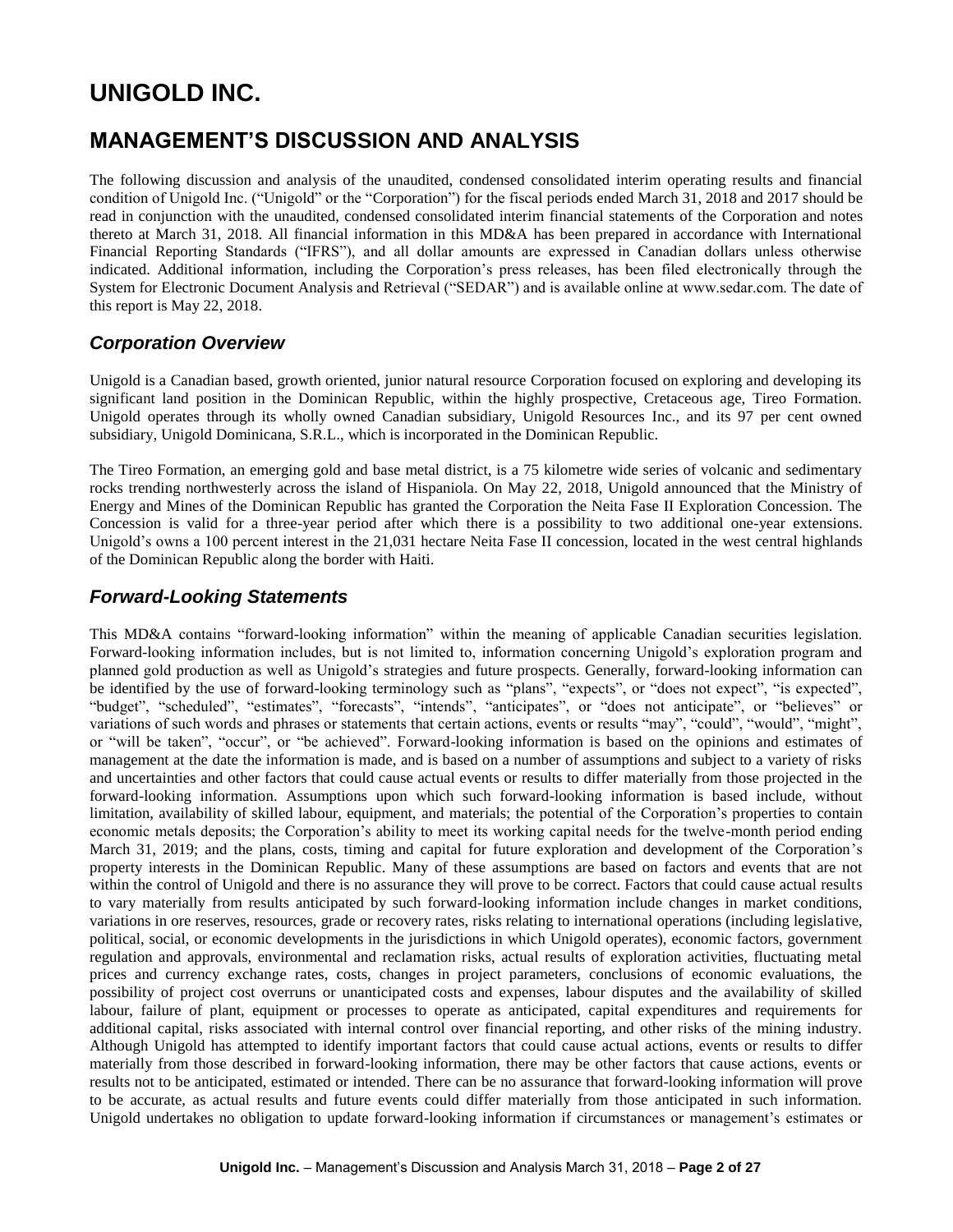opinions should change except as required by applicable securities laws. The reader is cautioned not to place undue reliance on forward-looking information.

# *Nature of Operations and Going Concern*

On November 12, 2013, the Corporation announced an initial inferred mineral resource estimate for the Candelones deposits assuming open-pit mining of the deposits. This resource was estimated to be 39.5 M tonnes averaging 1.6 grams per tonne ("g/t") gold ("Au") containing 2.0 M ounces ("oz.") of gold. On February 24, 2015, the Corporation announced an updated inferred mineral resource estimate for the Candelones Extension deposit, assuming underground mining of this deposit. The updated resource estimated 5.2 M tonnes averaging 5.3 g/t Au containing 894,000 oz. of gold with 0.35 percent ("%") copper ("Cu") containing 41.2 M lbs of copper. The reader is cautioned that mineral resources are not mineral reserves and do not have demonstrated economic viability. A mineral resource is a concentration or occurrence of solid material of economic interest in or on the Earth's crust in such form, grade or quality and quantity that there are reasonable prospects for eventual economic extraction. The location, quantity, grade or quality, continuity and other geological characteristics of a mineral resource are known, estimated or interpreted from specific geological evidence and knowledge, including sampling.

The recoverability of the amounts shown for mineral properties and deferred exploration and evaluation costs are dependent upon the existence of economically recoverable mineral reserves, the ability of the Corporation to obtain the necessary financing to complete its exploration programs and upon future profitable production or proceeds from disposition of such properties.

Because of continuing operating losses, the Corporation's continuance as a going concern is dependent upon its ability to obtain adequate financing or to reach profitable levels of operation. Management feels that there is a material uncertainty, which causes significant doubt about the Corporation's ability to continue as a going concern. To address its financing requirements, the Corporation will seek financing through measures that may include joint venture agreements, debt and equity financings, asset sales, and rights offerings to existing shareholders.

It is not possible to predict whether financing efforts will be successful or if Unigold will attain profitable levels of operation. These condensed consolidated interim financial statements do not include any adjustments to the carrying values of assets and liabilities and the reported expenses and statement of financial position classification that would be necessary should the Corporation be unable to continue as a going concern and therefore be required to realize its assets and liquidate its liabilities and commitments in other than the normal course of business and at amounts different from those in the accompanying consolidated financial statements. These adjustments could be material.

On May 22, 2018, Unigold announced that the Ministry of Energy and Mines of the Dominican Republic has granted the Corporation the Neita Fase II Exploration Concession. The Concession is valid for a three-year period after which there is a possibility to two additional one-year extensions.

# *Exploration*

### *Neita*

Unigold's Neita concession covers a 21,000-hectacre area within the highly prospective Tireo Formation, a 75 kilometre wide series of volcanic and sedimentary rocks trending northwesterly through the island of Hispaniola. The Tireo Formation hosts a number of promising gold and base metal targets, both in the Dominican Republic and Haiti. During 2013, over 5.0 M gold equivalent oz. were defined in the Tireo Formation.

Unigold has been actively exploring the Neita Concession since 2002, compiling an extensive geochemical and geophysical database and isolating numerous anomalies with the potential to host economically viable deposits of gold, zinc and copper. Since acquiring the Neita property, Unigold has completed over 32,000 soil samples, 10,000 rock samples, 31,000 metres of surface trenching, and over 117,700 metres of diamond drilling. Drilling has largely focused on the Candelones deposits in the south of the concession.

No work is currently under way on the property as Unigold was waiting to be granted the exploration concession.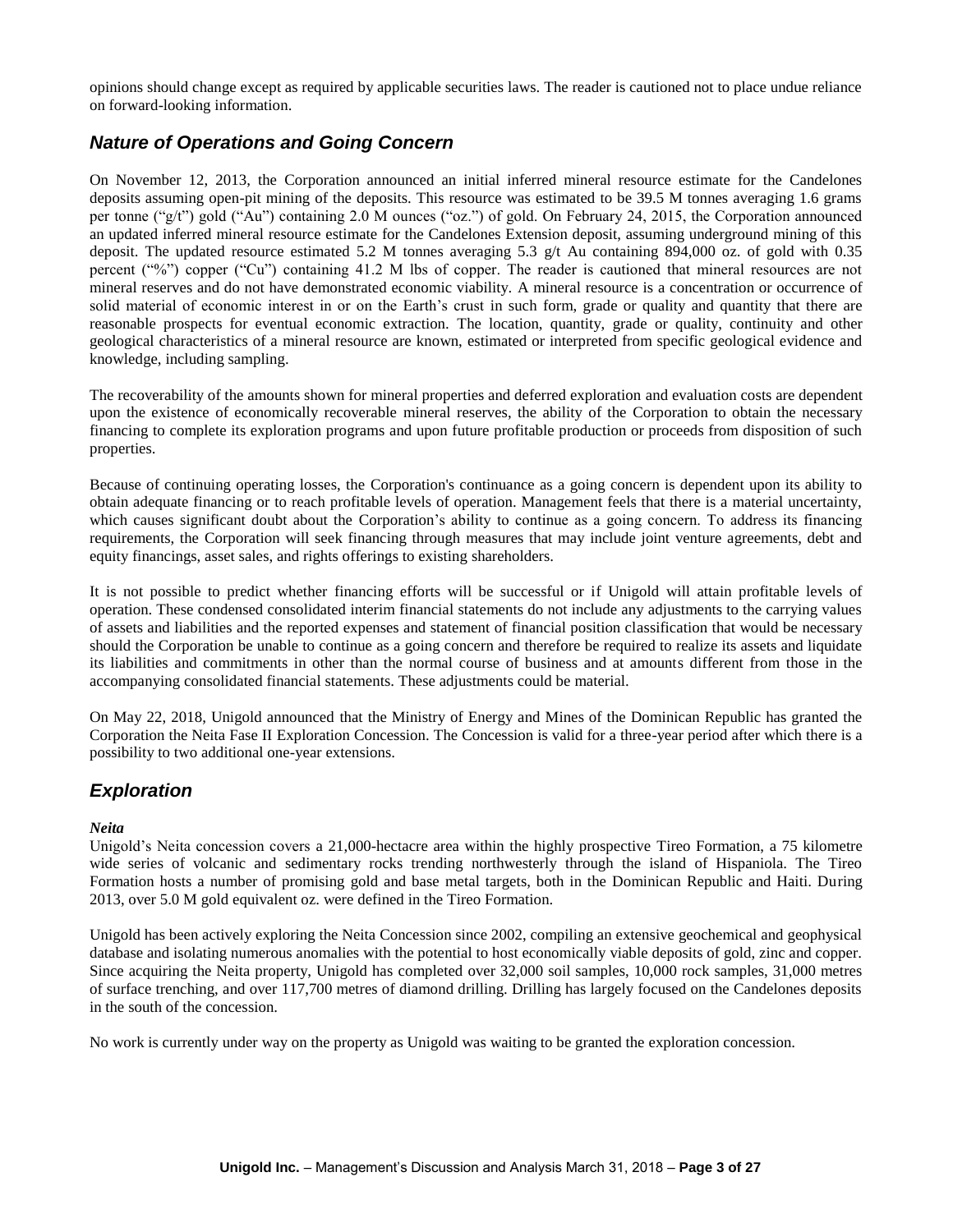#### Completed work:

|                                 | <b>Statistics</b> |              |                 |  |  |  |
|---------------------------------|-------------------|--------------|-----------------|--|--|--|
| Compilation data                | Q1 2018           | Year to date | PROJECT TO DATE |  |  |  |
| Drilling $-$ holes              |                   |              | 494             |  |  |  |
| Drilling $-$ metres             |                   |              | 117,735         |  |  |  |
| $Trenching - metres$            |                   |              | 31,559          |  |  |  |
| Geochemical analysis            |                   |              | 142,697         |  |  |  |
| Grab samples                    |                   |              | 10,108          |  |  |  |
| Soil samples                    |                   |              | 32,704          |  |  |  |
| Stream samples                  |                   |              | 884             |  |  |  |
| Induced polarization lines – km |                   |              | 196             |  |  |  |
| Magnetic survey lines $-$ km    |                   |              | 687             |  |  |  |

The material categories of exploration and evaluation assets are summarized below:

|                                                        |                 | Year to date |                       |
|--------------------------------------------------------|-----------------|--------------|-----------------------|
| As at                                                  | January 1, 2018 | additions    | <b>March 31, 2018</b> |
| Consulting (contract geologists and other technical    |                 |              |                       |
| specialists)                                           | \$6,719,757     | 4.875<br>S   | \$6,724,632           |
| Drilling (including supplies and logistics expenses)   | 13,262,450      |              | 13,262,450            |
| Field expense (including geochemistry and geophysics)  | 2,291,128       |              | 2,291,128             |
| Laboratory analysis                                    | 4,640,535       |              | 4,640,535             |
| Travel                                                 | 1,615,651       | 2.791        | 1,618,442             |
| Wages & salaries                                       | 4,608,503       | 45,695       | 4,654,198             |
| Other (includes legal costs, capitalized depreciation) | 6,472,221       | 47,638       | 6,519,859             |
|                                                        | \$39,610,246    | \$100.998    | \$39,711,244          |

## *Results of Operations*

For the quarter ended March 31, 2018, the Corporation recorded a loss of \$237,235, or \$0.01 per share, compared with a loss of \$184,116 or \$0.00 per share, in 2017. For the quarter ended March 31, 2018, A loss of \$89,703 was recorded on the write down of fixed assets (March 31, 2017 – loss of \$7 on the disposal of equipment). Computers at the exploration camp were more than six years old and had not been used for 18 months. They were technologically obsolescent and unlikely to be of future use. Certain items of field equipment which had not been in use and were unlikely to be used again were also written down.

Professional and consulting fees decreased to \$13,866 from \$50,762 in the first quarter of 2017. In Q1 2017 Unigold was paying fees for marketing and promotion services. The contract was terminated in Q2 2017.

The material components of general and administrative expenses are detailed below.

|                               | Three Months Ending March 31, |          |  |  |
|-------------------------------|-------------------------------|----------|--|--|
|                               | 2018                          | 2017     |  |  |
| Rent                          | \$1,575                       | \$1,575  |  |  |
| Insurance                     | 4,226                         | 6,117    |  |  |
| Computer supplies and support | 9,220                         | 4,615    |  |  |
| Other                         | 2,986                         | 3,030    |  |  |
| Total                         | \$18,007                      | \$15,337 |  |  |

# *Liquidity and Capital Resources*

The Corporation has no producing properties and, consequently, has no current operating income or cash flow. Financing of the Corporation's activities to date has been primarily obtained from equity issues. The continuing development of the Corporation's properties therefore depends on the Corporation's ability to obtain additional financing.

Market appetite for investing in resource stocks is at a historically very low level. Most resource companies have seen significant stock price erosion over the last five years.  $M&A$  activities and financing activities are also at extremely low levels. Globally, resource nationalism has made investors wary. Many major projects have been deferred or cancelled. There has been a continuing sell-off at the junior end of the market that is starving junior exploration companies of capital. Investors are looking for low-risk, near-term, high yield opportunities that the junior mining sector cannot currently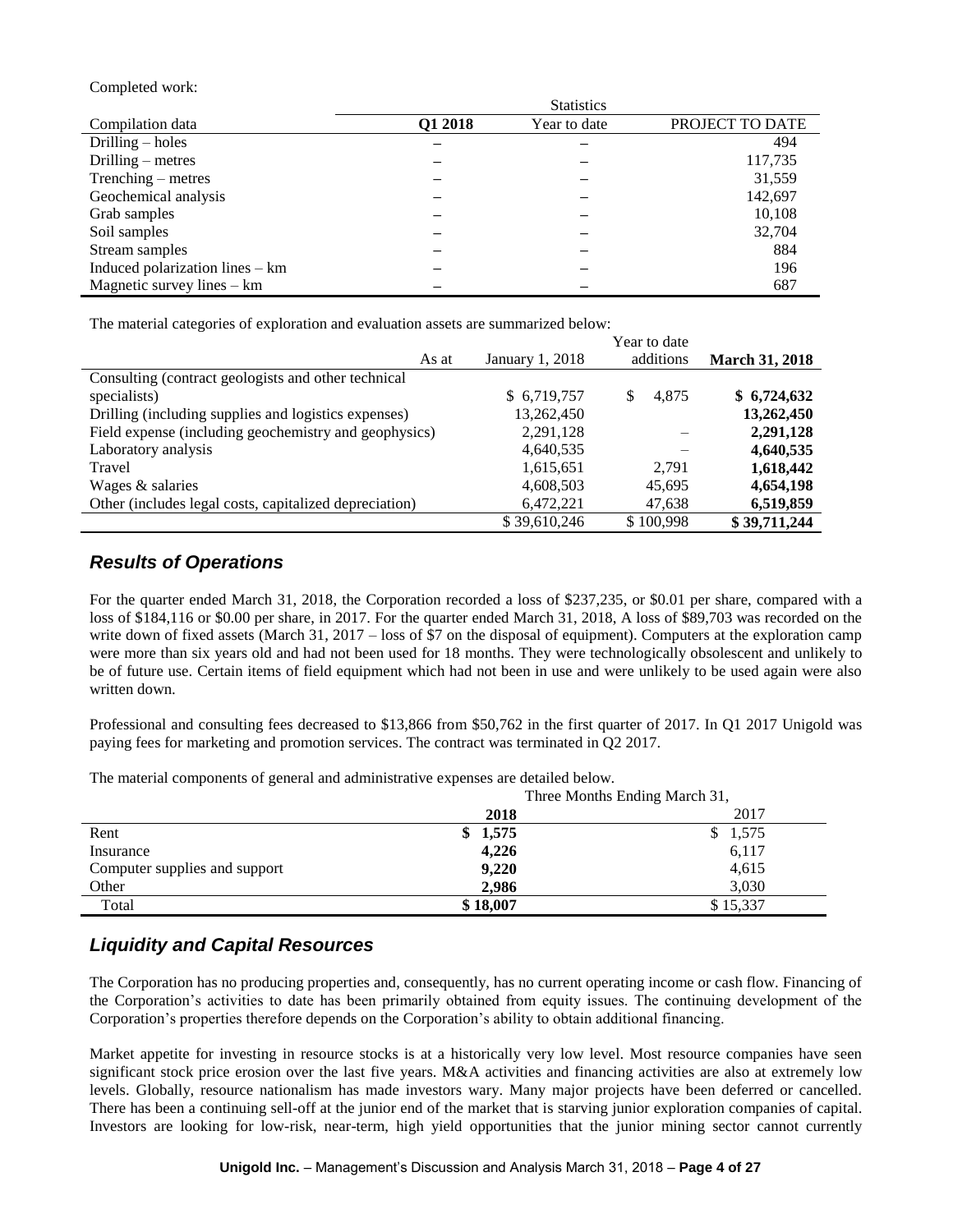provide. Investors tolerant of high risk/high return have moved into cannabis and Bitcoin equities. The Corporation may not be able to raise capital in these markets or, if financing is possible, it may be small to limit dilution.

Unigold has 16,000,000 warrants priced at \$0.45 and 1,120,000 broker warrants priced at \$0.30 scheduled to expire in Q2 2018. The delay in the renewal of the exploration concession has resulted in significant stock price erosion. At the current stock price the warrants are unlikely to be exercised. The term of the warrants was extended by one year to May 25, 2019.

As of March 31, 2018, the Corporation had a cash balance of \$1,239,377 (December 31, 2017 – \$1,453,259) and working capital of \$1,246,853 (December 31, 2017 – \$1,477,172).

# *Outlook*

Unigold had sufficient cash available as at March 31, 2018 to continue its operations. Now that the exploration concession has been renewed, Unigold intends to resume an active exploration program contingent on the availability of financing.

# *Quarterly Financial Information (Unaudited)*

The following table sets out selected financial information derived from the Corporation's consolidated financial statements for each of the eight most recently completed quarters:

|                            | 2018                     | 2017   |                |        | 2016   |        |        |                |
|----------------------------|--------------------------|--------|----------------|--------|--------|--------|--------|----------------|
| $(S$ thousands, except per |                          |        |                |        |        |        |        |                |
| share amounts)             | 01                       | Q4     | O <sub>3</sub> | О2     | Q1     | Q4     | Q3     | Q <sub>2</sub> |
| Revenue                    | $\overline{\phantom{0}}$ |        |                |        |        |        |        |                |
| Net loss                   | (237)                    | (98)   | 147)           | (178)  | (184)  | (249)  | (140)  | (636)          |
| Net loss per share: Basic  |                          |        |                |        |        |        |        |                |
| and diluted                | (0.01)                   | (0.00) | (0.00)         | (0.00) | (0.01) | (0.00) | (0.00) | (0.02)         |
| Acquisition of             |                          |        |                |        |        |        |        |                |
| exploration and            |                          |        |                |        |        |        |        |                |
| evaluation assets          | 83                       | 122    | 153            | 191    | 143    | 543    | 743    | 208            |

The net loss in Q2 2016 includes a non-cash share based payment of \$487,034. The loss in Q1 2018 includes a non-cash loss of \$89,703 on the write down of fixed assets. Acquisition of exploration and evaluation activities varies on the level and type of activity with drilling consuming the most funds

# *Related Party Transactions*

Included in the accounts for the periods ended March 31, 2018 and 2017 are payments made to officers, directors and corporations under the control or significant influence of officers and directors of the Corporation as follows:

|                                            | Three months ended March 31, |             |  |  |
|--------------------------------------------|------------------------------|-------------|--|--|
|                                            | 2018                         | 2017        |  |  |
| Management services fees paid to           |                              |             |  |  |
| corporations controlled by or under        |                              |             |  |  |
| significant influence of an officer of the |                              |             |  |  |
| Corporation                                | \$4,125                      | 9,000<br>S. |  |  |
| Professional fees paid to officers         | 45,750                       | 61,650      |  |  |
|                                            | \$49,875                     | \$70,650    |  |  |

These transactions were in the normal course of operations and were measured at the exchange amount, which is the amount of consideration established and agreed to by the related parties. These transactions were in the normal course of operations and were measured at the exchange amount, which is the amount of consideration established and agreed to by the related parties.

## *Commitments, Contingencies and Contractual Obligations*

The Corporation's exploration activities are subject to various federal, provincial and international laws and regulations governing the protection of the environment. These laws and regulations are continually changing and generally becoming more restrictive. The Corporation conducts its operations so as to protect public health and the environment and believes its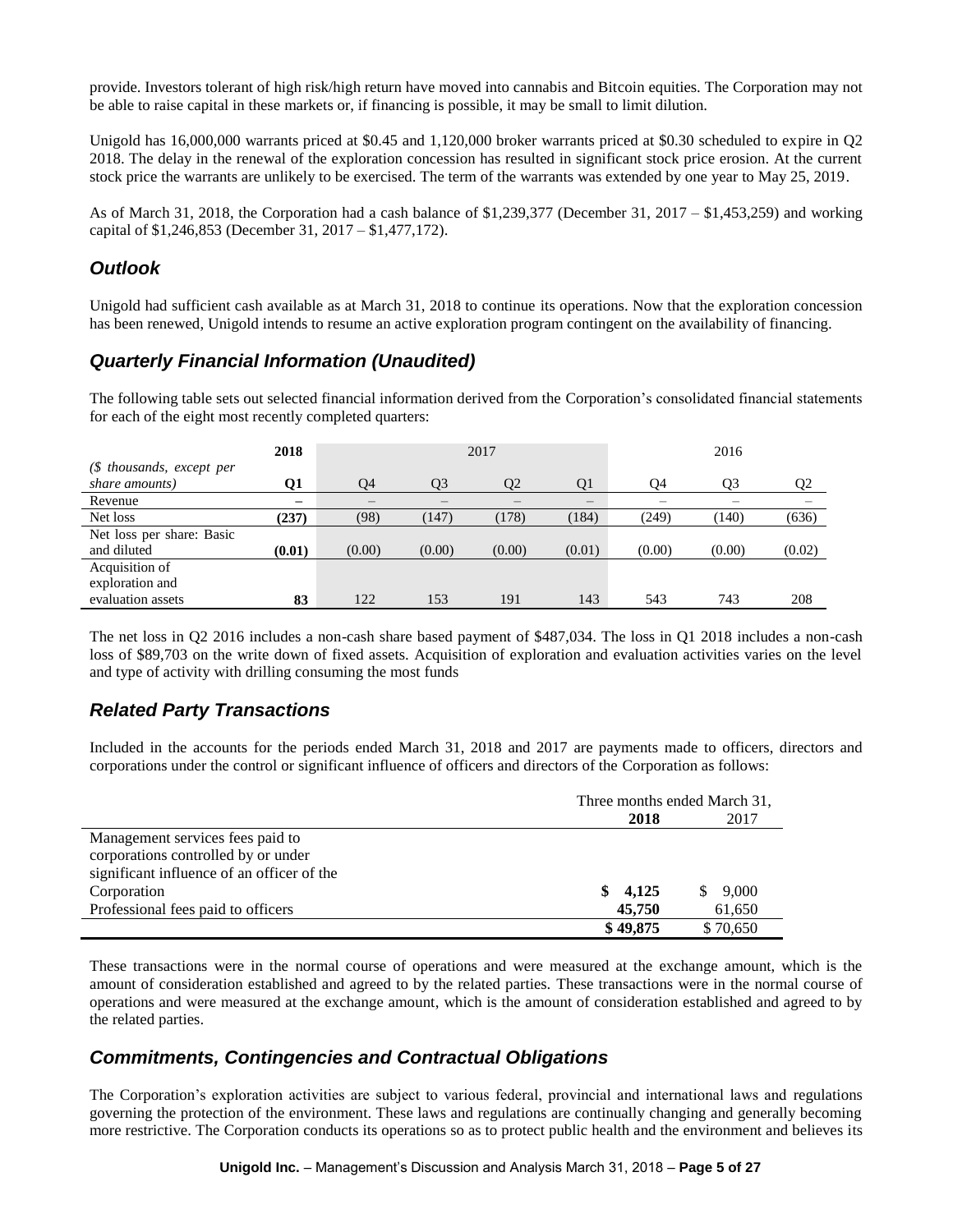operations are materially in compliance with all applicable laws and regulations. The Corporation has made, and expects to make in the future, expenditures to comply with such laws and regulations.

Minimum contractual payments over the next five years are as follows:

| Year         | Total     | 2018      | 2019                     | 2020                     | 2021                     | 2022 |
|--------------|-----------|-----------|--------------------------|--------------------------|--------------------------|------|
| Office lease | 9,000     | 9,000     | $\overline{\phantom{m}}$ | $\overline{\phantom{0}}$ | $\overline{\phantom{m}}$ | –    |
| Services     | 162.000   | 162,000   | $\overline{\phantom{0}}$ |                          | -                        | -    |
|              | \$171,000 | \$171,000 | -                        | -                        | $\overline{\phantom{0}}$ | —    |

## *Trend Information*

There are no major trends that are anticipated to have a material effect on the Corporation's financial condition and results of operations in the near future.

### *Off-Balance Sheet Arrangements*

The Corporation has no off-balance sheet arrangements, no capital lease agreements and no long-term debt obligations.

## *Proposed Transactions*

There are no proposed transactions that will materially affect the performance of the Corporation. As is typical of the gold exploration sector, Unigold is continually reviewing potential property acquisition, investment and joint venture transactions and opportunities

# *Critical Accounting Policies and Estimates*

The Corporation prepares its consolidated financial statements in accordance with IFRS. The most significant accounting estimates are the policy of capitalizing exploration costs on its properties and the valuation of such properties, and the stock-based compensation calculation.

The Corporation reviews its portfolio of exploration properties on an annual basis to determine whether a write-down of the capitalized cost of any property is required. The recoverability of the amounts shown for exploration properties and deferred exploration and evaluation assets is dependent on the existence of economically recoverable reserves, and the ability to obtain financing to complete the development of such reserves.

The Corporation uses the Black-Scholes model to determine the fair value of options and warrants. The main factor affecting the estimates of stock-based compensation is the stock price volatility used. The Corporation uses the historical price data and comparables in the estimate of future volatilities.

## *Risks and Uncertainties*

At the present time, Unigold does not hold any interest in a mining property in production. The Corporation's viability and potential successes lie in its ability to develop, exploit and generate revenue out of mineral deposits. Revenues, profitability and cash flow from any future mining operations involving the Corporation will be influenced by precious and/or base metal prices and by the relationship of such prices to production costs. Such prices have fluctuated widely and are affected by numerous factors beyond the Corporation's control.

#### *Nature of Mineral Exploration and Development Projects*

Mineral exploration is highly speculative in nature, involves many risks and frequently is non-productive. There is no assurance that exploration efforts will be successful. The exploration and development of mineral deposits involves significant financial and other risks over an extended period of time, which even a combination of careful evaluation, experience, and knowledge may not eliminate. Few mining properties that are explored are ultimately developed into producing mines. Major expenses are required to establish reserves by drilling and to construct mining and processing facilities. Large amounts of capital are frequently required to purchase necessary equipment. It is impossible to ensure that the current or proposed exploration programs on properties in which the Corporation has an interest will result in profitable commercial mining operations.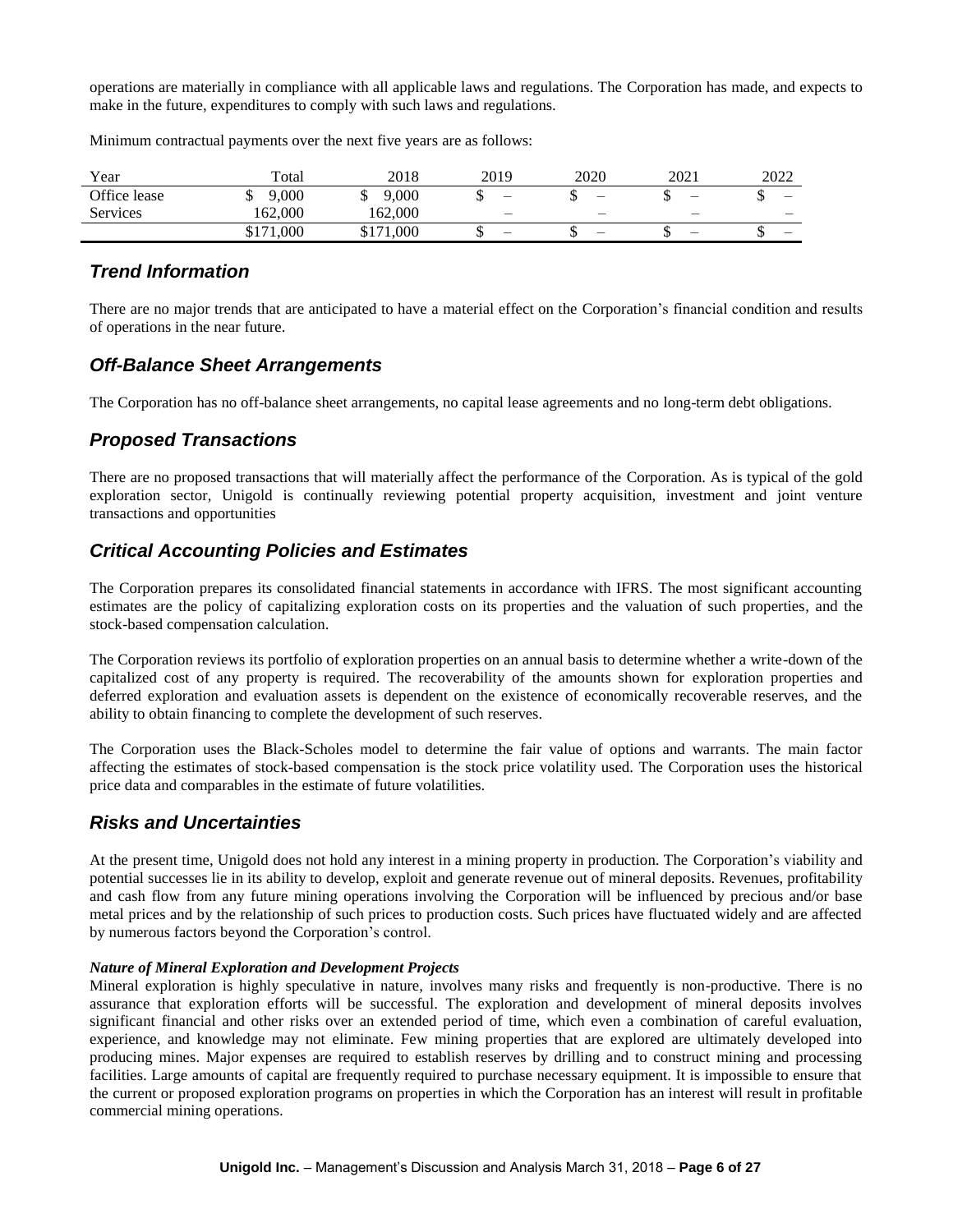Success in establishing mineral reserves through exploration is the result of a number of factors, including the quality of management, the Corporation's level of geological and technical expertise, the quality of land available for exploration and other factors. Once mineralization is discovered, it may take several years in the initial phases of drilling until production is possible, during which time the economic feasibility of production may change. Substantial expenditures are required to establish proven and probable reserves through drilling, to determine the optimal metallurgical process to extract the metals from the ore and, in the case of new properties, to construct mining and processing facilities. Whether a deposit will be commercially viable depends on a number of factors, including the particular attributes of the deposit, such as its size and grade, costs and efficiencies of the recovery methods that can be employed, proximity to infrastructure, financing costs and governmental regulations, including regulations relating to prices, taxes, royalties, infrastructure, land use, importing and exporting of gold or silver, and environmental protection. The effect of these factors cannot be accurately predicted, but the combination of these factors may result in the Corporation not receiving an adequate return on its invested capital. Because of these uncertainties, no assurance can be given that exploration programmes will result in the establishment or expansion of resources or reserves.

### *The Corporation's Properties Are Subject to Title Risks*

The Corporation has taken all reasonable steps to ensure that it has proper title to its properties. However, the Corporation cannot provide any guarantees that there are no prior unregistered agreements, claims or defects that may result in the Corporation's title to its properties being challenged. A successful challenge to the precise area and location of these claims could result in the Corporation being unable to operate on its properties as anticipated or being unable to enforce its rights with respect to its properties, which could have a material and adverse effect on the Corporation's future cash flows, earnings, results of operations and financial condition.

### *The Corporation and Its Projects Are Subject to Risks of Operating in Foreign Countries*

The Corporation's projects are subject to the risks of operating in foreign countries. The Corporation's foreign operations and investments and its ability to carry on its business in the normal course may be adversely affected by political and economic considerations such as civil unrest, war (including in neighbouring states), terrorist actions, labour disputes, corruption, sovereign risk, political instability, the failure of foreign parties, courts or governments to honour or enforce contractual relations, changing government regulations with respect to mining (including environmental requirements, taxation, land tenure, foreign investments, income repatriation and capital recovery), fluctuations in currency exchange and inflation rates, import and export restrictions, challenges to the Corporation's title to properties or mineral rights, problems renewing concessions and permits, opposition to mining from environmental or other non-governmental organizations, increased financing costs, instability due to economic under-development, inadequate infrastructure, and the expropriation of property interests. In addition, the enforcement by Unigold of its legal rights to exploit its properties or to utilize its permits and concessions may not be recognized by the court systems in the Dominican Republic. The occurrence of one or more of these risks could have a material and adverse effect on the viability and financial performance of its foreign operations, which could have a material and adverse effect on the Corporation's future cash flows, earnings, results of operations and financial condition. Any of these events could also result in conditions that delay or prevent the Corporation from exploring or developing its properties even if economic quantities of minerals are found.

### *Financing Risk*

To fund future investments in its mineral properties the Corporation requires capital. The Corporation may not have sufficient internally generated cash flow and working capital and may have to access the capital markets. Subject to economic conditions at the time, there can be no assurance the Corporation would be able to raise additional debt or equity financing on acceptable terms. If the Corporation cannot finance its future projects it could have a material and adverse effect on the Corporation's future cash flows, earnings, results of operations and financial condition.

# *Environmental Matters*

In the risks section above, reference was made to several risks impacting on environment matters. Unigold believes that it is in compliance with all environmental regulations in the Dominican Republic and has made no provision for environmental remediation costs as such costs are believed to be immaterial.

# *Corporate Social Responsibility ("CSR"), Safety, Health and Environment.*

The Corporation engages in and adheres to the principles of sound Corporate Social Responsibility with the local communities and people where it operates. While the Corporation recognizes that the funds to achieve these goals are derived from shareholders investment in the Corporation, it also believes that those same shareholders recognize that pragmatic and cost effective CSR activity benefits all stakeholders and enables ongoing field activity with the support of local leaders, government, landowners and the community in general.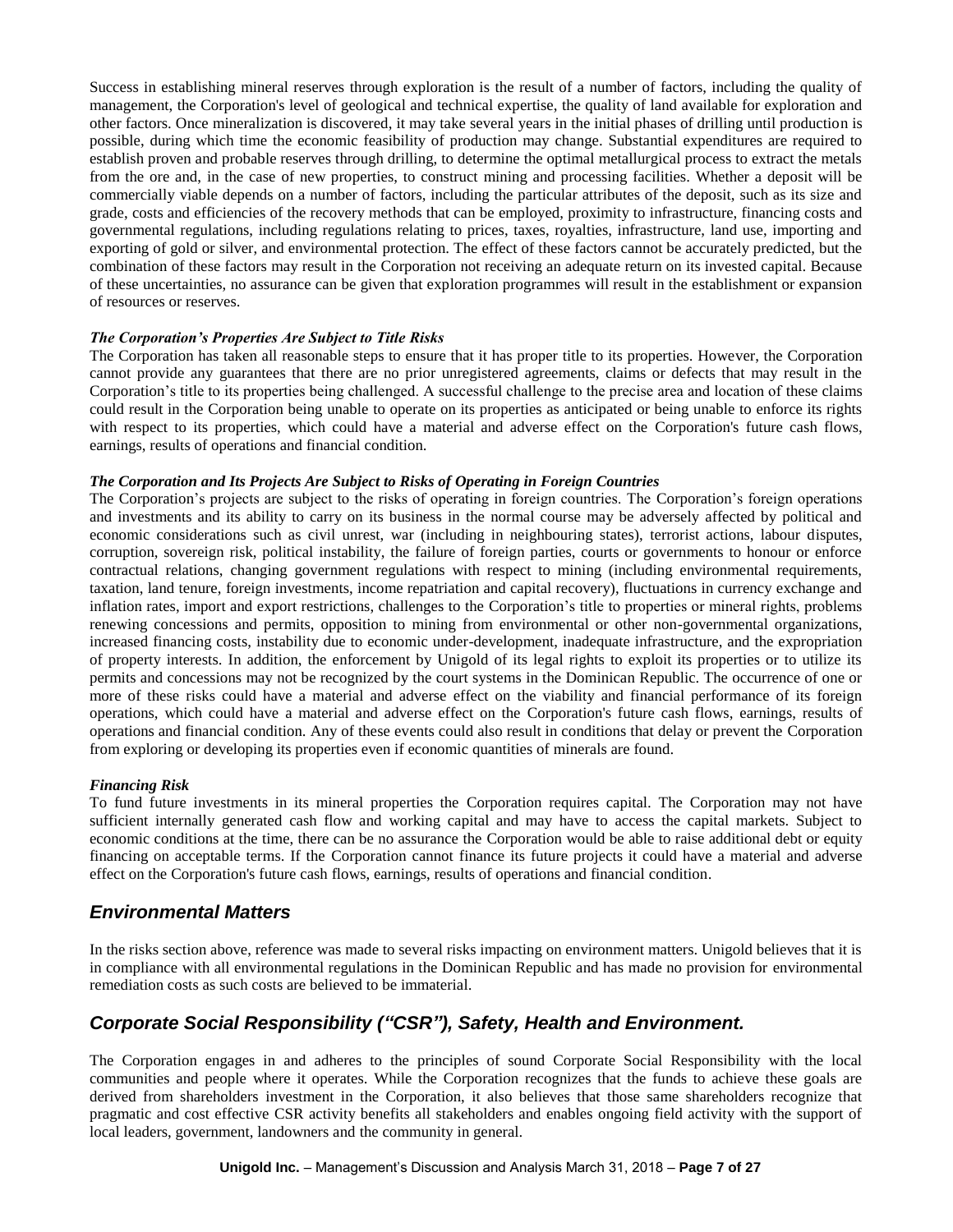There were no lost time accidents during the period. There were no reportable environmental compliance events during the period.

# *Future Accounting Changes*

#### *Accounting standards and interpretations issued but not yet adopted*

Certain new standards, interpretations, amendments and improvements to existing standards are not yet effective for the period ended March 31, 2018, and have not been applied in preparing these unaudited, condensed consolidated interim financial statements as follows:

 IFRS 16 – *Leases* requires that leases over one year in length be recorded as a liability. IFRS 16 states that upon lease commencement a lessee recognises a right-of-use asset and a lease liability. The right-of-use asset is initially measured at the amount of the liability plus any initial direct costs. After lease commencement, the lessee shall measure the right-of-use asset at cost less accumulated depreciation and accumulated impairment.

IFRS 16 is effective for annual periods beginning on or after January 1, 2019. Unigold believes that adoption of the new standard will not have a material effect on the financial statements.

### *Financial Instruments*

#### *Fair Value*

IFRS requires that the Corporation disclose information about the fair value of its financial assets and liabilities. The carrying amounts for cash and cash equivalents, sundry receivables, accounts payable and accrued liabilities on the Statements of Financial Position approximate fair value because of the limited term of these instruments. Fair value estimates are made at the statement of financial position date based on relevant market information and information about the financial instrument. These estimates are subjective in nature and involve uncertainties in significant matters of judgment and therefore cannot be determined with precision. Changes in assumptions could significantly affect these estimates.

#### *Credit Risk*

Credit risk is the risk of loss associated with a counterparty's inability to fulfill its payment obligations. The Corporation's credit risk is primarily attributable to cash, other receivables, other financial assets and other investments. Cash is held with reputable Canadian financial institutions, from which management believes the risk of loss to be minimal. Financial instruments included in other receivables consist of harmonized sales tax due from the Federal Government of Canada. Other receivables are in good standing as of March 31, 2018. Management believes that the credit risk concentration with respect to financial instruments included in other receivables is minimal.

#### *Liquidity Risk*

As at March 31, 2018, the Corporation has working capital of \$1,246,853 (December 31, 2017 – \$1,477,172). As of March 31, 2018, the Corporation has a cash balance of \$1,239,377 (December 31, 2017– \$1,453,259 to settle current accounts payable and accrued liabilities of \$23,949 (December 31, 2017 – \$16,738). The Corporation's other current assets consist of other receivables of \$19,683 (December 31, 2017 – \$22,272) and other financial assets and prepaids of \$11,742 (December 31, 2017 – \$18,379).

#### *Market Risk*

At the present time, the Corporation does not hold any interest in a mining property that is in production. The Corporation's viability and potential success depends on its ability to develop, exploit, and generate revenue from the development of mineral deposits. Revenue, cash flow, and profits from any future mining operations in which the Corporation is involved will be influenced by precious and/or base metal prices and by the relationship of such prices to production costs. Such prices can fluctuate widely and are affected by numerous factors beyond the Corporation's control.

#### *Foreign Exchange Risk*

The Corporation's financings are in Canadian dollars. Certain of the Corporation's transactions with its subsidiary, Unigold Dominicana, S.R.L. are incurred in foreign currencies and are therefore subject to gains or losses due to fluctuations in exchange rates. The Corporation is therefore subject to foreign exchange risk. As at March 31, 2018, the Corporation had cash balances of \$12,844 (December 31, 2017 – \$15,539) in United States dollars. U.S. \$ accounts payable as at March 31, 2018 were U.S. \$nil (December 31, 2017 – U.S. nil).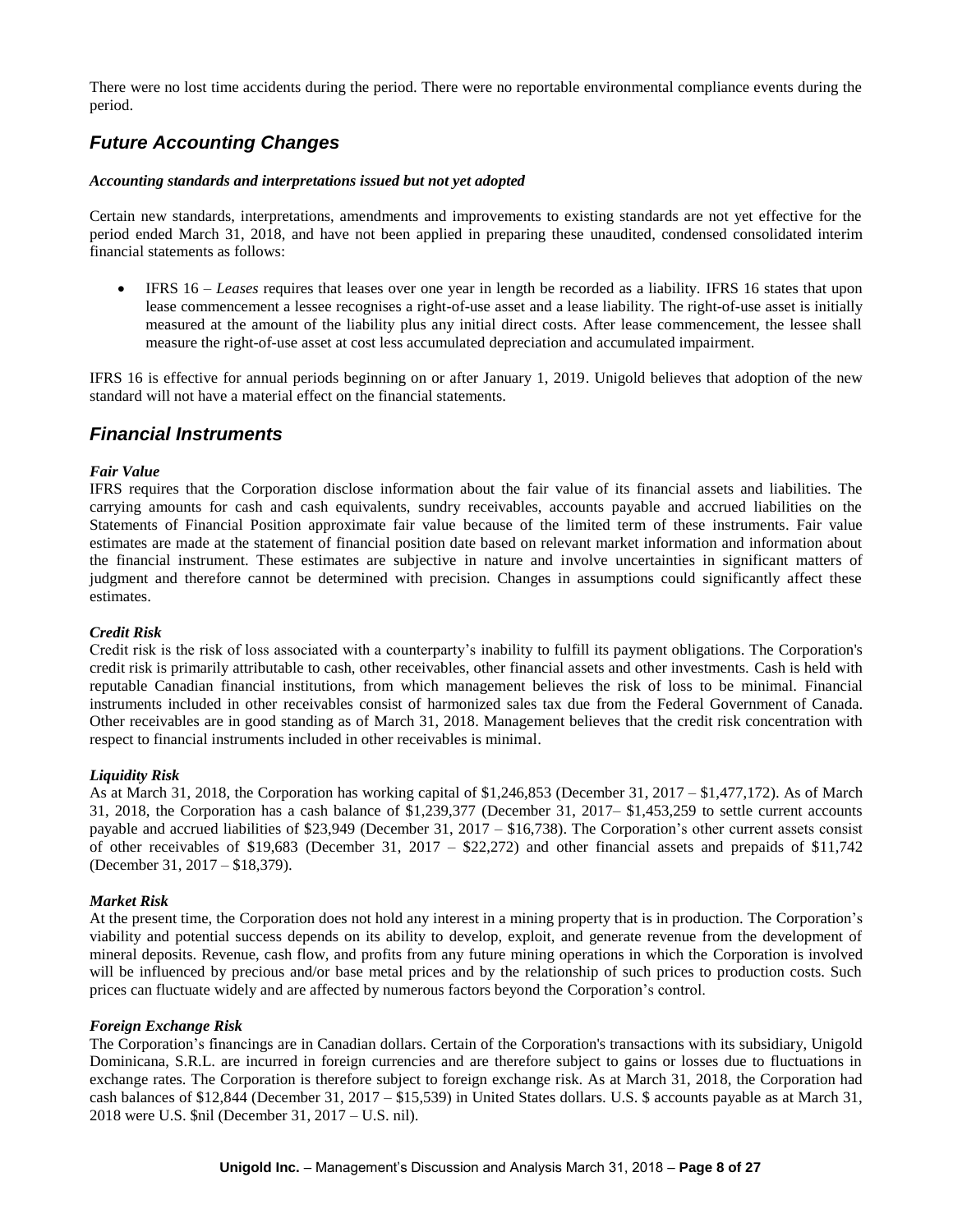#### *Interest Rate Risk*

The Corporation's current policy is to invest excess cash in investment-grade short-term deposit certificates issued by its financial institutions. The Corporation periodically monitors the investments it makes and is satisfied with the creditworthiness of its financial institutions. As of March 31, 2018, interest rate risk is minimal since the Corporation has no interest-bearing debt instruments.

#### *Commodity Price Risk*

The ability of the Corporation to develop its properties and the future profitability of the Corporation is directly related to the market price of certain minerals.

#### *Sensitivity Analysis*

The Corporation is exposed to foreign currency risk of fluctuations on financial instruments that are denominated in U.S. dollars and the Dominican Republic Peso related to cash balances, other investments and accounts payable. Sensitivity to a plus or minus 5% change in the foreign exchange rate would not have resulted in a significant fluctuation in loss for the period ended March 31, 2018. The Corporation does not undertake currency hedging activities to mitigate its foreign currency risk.

#### *Capital Management*

Unigold considers its capital structure to consist of total equity attributable to equity holders of the Corporation. The Corporation manages its capital structure and makes adjustments to it, in order to have the funds available to support is exploration and corporate activities. The Corporation's objective in managing capital is to safeguard its ability to operate as a going concern. The Corporation is in the development stage and as such is dependent on external financing. In order to carry out planned exploration and development, and pay for administrative and operating costs, the Corporation will spend its existing working capital. The Corporation's objective when managing capital is to safeguard the Corporation's ability to continue as a going concern in order to pursue the exploration of its exploration properties and maximize shareholder returns. The Corporation satisfies its capital requirements through careful management of its cash resources and by equity issues, as necessary, based on the prevalent economic conditions of both the industry and the capital markets and the underlying risk characteristics of the related assets. Management reviews its capital management approach on an ongoing basis. The Corporation is not subject to externally imposed capital requirements.

## *Report on Internal Control over Financial Reporting and Disclosure Controls and Procedures*

In connection with Exemption Orders issued in November 2007 by each of the British Columbia Securities Commission and Ontario Securities Commission, the Chief Executive Officer and Chief Financial Officer of the Corporation have filed a Venture Issuer Basic Certificate with respect to the financial information contained in the unaudited, condensed consolidated interim financial statements and the accompanying related MD&A. In contrast to the certificate under National Instrument 52-109 (Certification of Disclosure in Issuer's Annual and Interim Filings) ("NI 52-109"), the Venture Issuer Basic Certificate does not include representations relating to the establishment and maintenance of disclosure controls and procedures and internal control over financial reporting, as defined in NI 52-109. For further information, the reader should refer to the Venture Issuer Basic Certificates filed by the Corporation with the Annual Filings on SEDAR at www.sedar.com. Management believes that based upon the evaluations and actions taken to date, reasonable assurance can be provided that there is no material misstatement of the financial results reported as of March 31, 2018.

## *Outstanding Share Data*

| Details about the Corporation's outstanding common shares as at May 22, 2018 are as follows: |            |
|----------------------------------------------------------------------------------------------|------------|
| Common shares issued and outstanding                                                         | 45.671.309 |
| Potential issuance of common shares – warrants                                               | 17.120.000 |
| Stock options issued to directors, employees, officers and consultants                       | 3.415.000  |

### *Qualified Person*

The foregoing scientific and technical information has been prepared or reviewed by Wes Hanson, P.Geo., the Chief Operating Officer of the Corporation. He also supervises all work associated with the Corporation's exploration programs in the Dominican Republic. Mr. Hanson is a "qualified person" within the meaning of National Instrument 43-101. W. Lewis P. Geo. and A. San Martin MAusIMM(CP), both employed by Micon have reviewed and approved statements associated with the mineral resource estimates.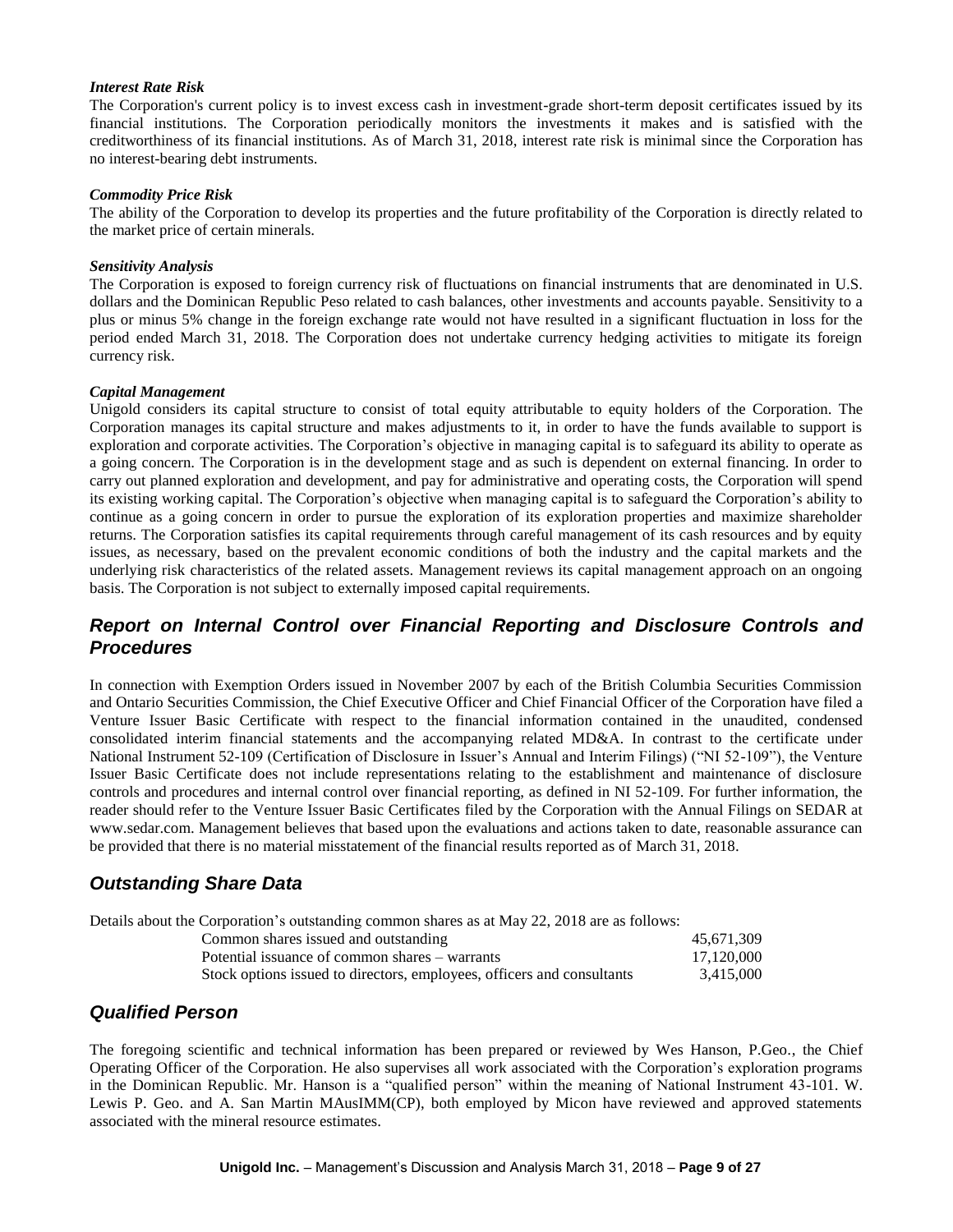

# **CONDENSED CONSOLIDATED INTERIM FINANCIAL STATEMENTS**

For the Three Months Ended March 31, 2018 and 2017 Expressed in Canadian Dollars Unaudited

The accompanying unaudited condensed consolidated interim financial statements of Unigold Inc. have been prepared by and are the responsibility of management. Unigold's auditors have not reviewed the unaudited condensed interim financial statements.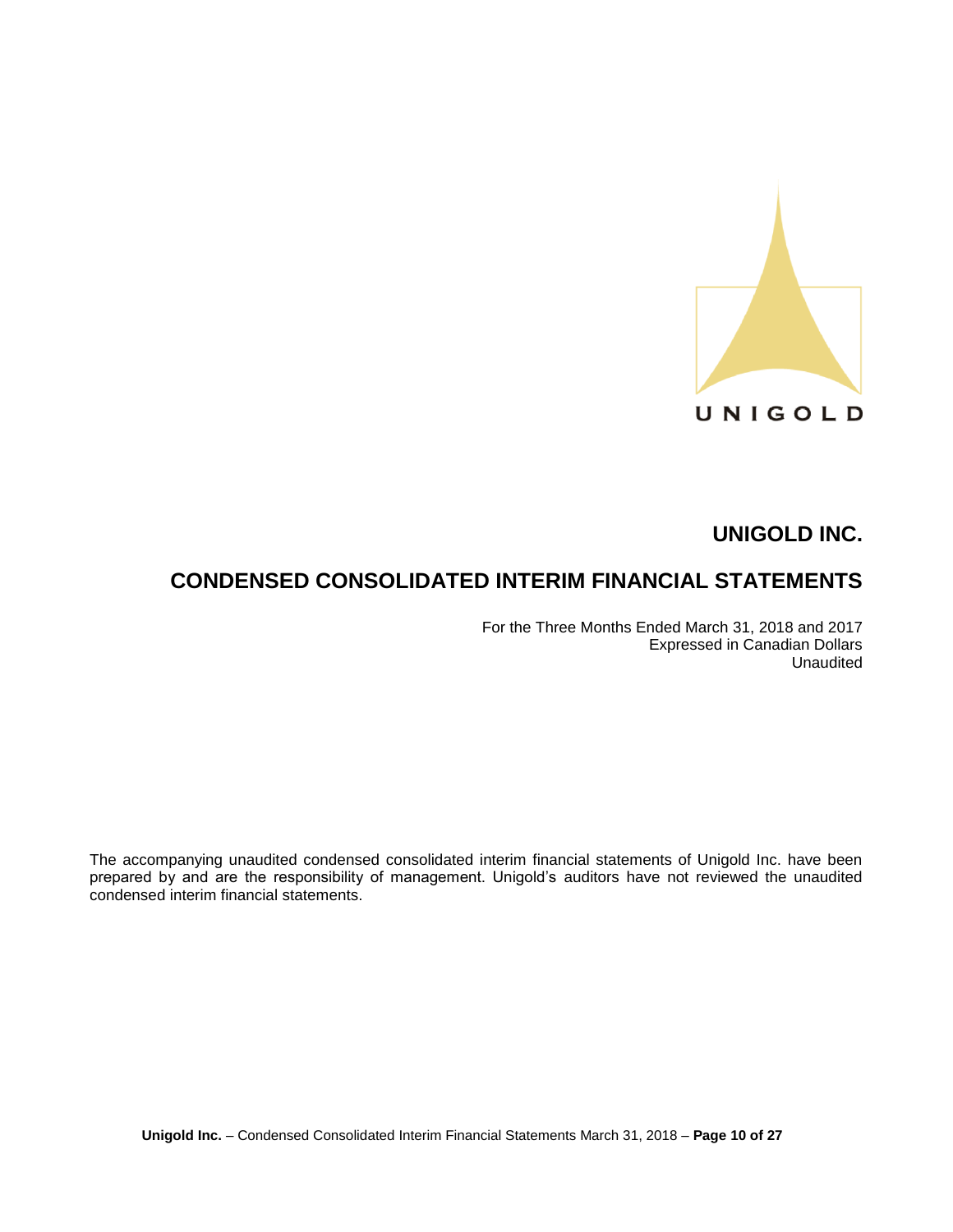# *CONDENSED CONSOLIDATED INTERIM STATEMENTS OF FINANCIAL POSITION*

*(Expressed in Canadian Dollars)*

|                                                              | <b>March 31, 2018</b> |                   |
|--------------------------------------------------------------|-----------------------|-------------------|
| As at,                                                       | (unaudited)           | December 31, 2017 |
| <b>Assets</b>                                                |                       |                   |
| <b>Current assets</b>                                        |                       |                   |
| Cash                                                         | \$1,239,377           | \$1,453,259       |
| Other receivables                                            | 19,683                | 22,272            |
| Other financial assets and prepaids                          | 11,742                | 18,379            |
| Total current assets                                         | 1,270,802             | 1,493,910         |
| <b>Non-current assets</b>                                    |                       |                   |
| Property, plant and equipment (Note 6)                       | 335,710               | 443,623           |
| Exploration properties (Note 7)                              | 283,747               | 283,747           |
| Exploration and evaluation assets (Note 7)                   | 39,711,244            | 39,610,247        |
|                                                              |                       |                   |
| <b>Total assets</b>                                          | \$41,601,503          | \$41,831,527      |
|                                                              |                       |                   |
| <b>Liabilities</b>                                           |                       |                   |
| <b>Current liabilities</b>                                   |                       |                   |
| Accounts payable and accrued liabilities                     | \$<br>23,949          | \$<br>16,738      |
| <b>Total liabilities</b>                                     | 23,949                | 16,738            |
|                                                              |                       |                   |
| Equity attributable to shareholders of the Corporation       |                       |                   |
| Share capital ( <i>Note</i> $8(a)$ )                         | 57,309,839            | 57,309,839        |
| Reserve for warrants ( <i>Note</i> $8(b)$ )                  | 2,150,859             | 2,150,859         |
| Reserve for share-based payments ( <i>Note</i> $8(c)$ )      | 890,152               | 1,053,061         |
| Accumulated deficit                                          | (18,776,127)          | (18,701,801)      |
| Total equity attributable to shareholders of the Corporation | 41,574,723            | 41,811,958        |
|                                                              |                       |                   |
| <b>Non-controlling interest</b>                              | 2,831                 | 2,831             |
|                                                              |                       |                   |
| <b>Total equity</b>                                          | 41,577,554            | 41,814,789        |
|                                                              |                       |                   |
| <b>Total liabilities and equity</b>                          | \$41,601,503          | \$41,831,527      |

Nature of operations *(Note 1)* Going concern *(Note 2)* Commitments and contingencies *(Notes 7 and 16)*

Approved on Behalf of the Board:

s/ Joseph Del Campo s/ Joseph Hamilton Director Director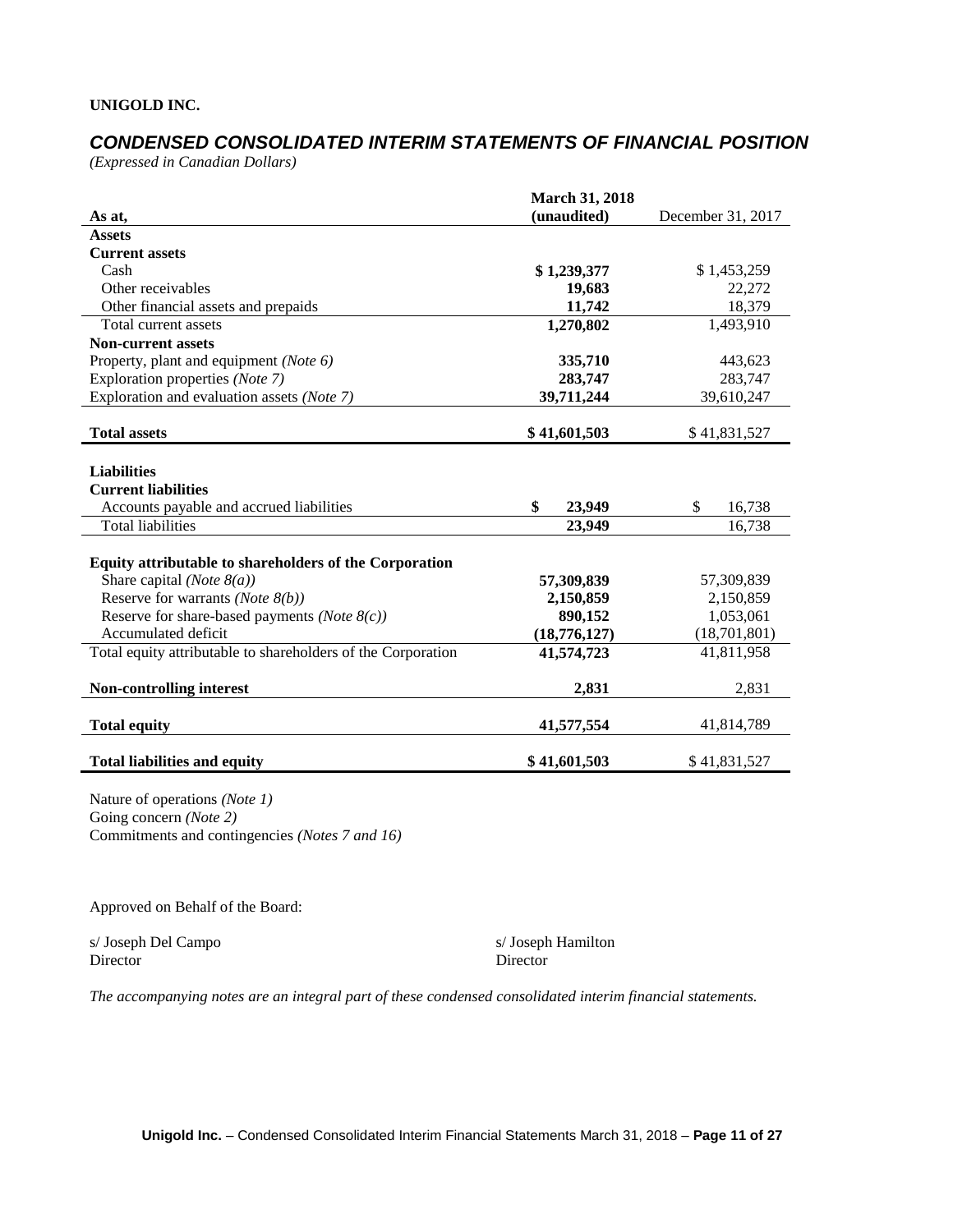# *CONDENSED CONSOLIDATED INTERIM STATEMENTS OF CHANGES IN SHAREHOLDERS' EQUITY*

*(Unaudited-Expressed in Canadian Dollars)*

|                                                     |            | Share capital |             | Other reserves |             | Accumulated                   | Equity                     |
|-----------------------------------------------------|------------|---------------|-------------|----------------|-------------|-------------------------------|----------------------------|
|                                                     | Number     |               |             | Share-based    | Total other | Deficit                       | attributable to            |
|                                                     | of shares  | Amount        | Warrants    | payment        | reserves    |                               | shareholders               |
| <b>Balance, January 1, 2018</b>                     | 45,671,309 | 57,309,839    | \$2,150,859 | \$1,053,061    | \$3,203,920 | \$ (18,701,801)               | \$41,811,958               |
| Transfer to deficit on expiry                       |            |               |             | (162,909)      | (162,909)   | 162,909                       |                            |
| Net loss for the period                             |            |               |             |                |             | (237, 235)                    | (237, 235)                 |
| <b>Balance March 31, 2018</b>                       | 45,671,309 | 57,309,839    | \$2,150,859 | \$890,152      | \$3,041,011 | \$ (18,776,127)               | \$41,574,723               |
|                                                     |            |               |             |                |             |                               |                            |
|                                                     |            |               |             |                |             |                               |                            |
| Balance, January 1, 2017<br>Net loss for the period | 45,621,309 | \$57,299,940  | \$3,249,939 | \$1,671,314    | \$4,921,253 | \$ (19,806,679)<br>(184, 116) | \$42,414,514<br>(184, 116) |
| <b>Balance March 31, 2017</b>                       | 45,621,309 | \$57,299,940  | \$3,249,939 | \$1,671,314    | \$4,921,253 | \$ (19,990,795)               | \$42,230,398               |
| Transfer to deficit on expiry                       |            |               | (1,099,080) | (598,020)      | (1,697,100) | 1,697,100                     |                            |
| Net loss for the period                             |            |               |             |                |             | (178, 647)                    | (178, 647)                 |
| <b>Balance June 30, 2017</b>                        | 45,621,309 | \$57,299,940  | \$2,150,859 | \$1,073,294    | \$3,224,153 | \$ (18, 472, 342)             | \$42,051,751               |
| Options exercised                                   | 50,000     | 9,899         |             | (4,899)        | (4,899)     |                               | 5,000                      |
| Transfer to deficit on expiry                       |            |               |             | (15, 334)      | (15, 334)   | 15,334                        |                            |
| Net loss for the period                             |            |               |             |                |             | (146, 755)                    | (146, 755)                 |
| <b>Balance September 30, 2017</b>                   | 45,671,309 | 57,309,839    | \$2,150,859 | \$1,053,061    | \$3,203,920 | \$ (18,603,763)               | \$41,909,996               |
| Net loss for the period                             |            |               |             |                |             | (98,038)                      | (98, 038)                  |
| <b>Balance December 31, 2017</b>                    | 45,671,309 | 57,309,839    | \$2,150,859 | \$1,053,061    | \$3,203,920 | \$ (18,701,801)               | \$41,811,958               |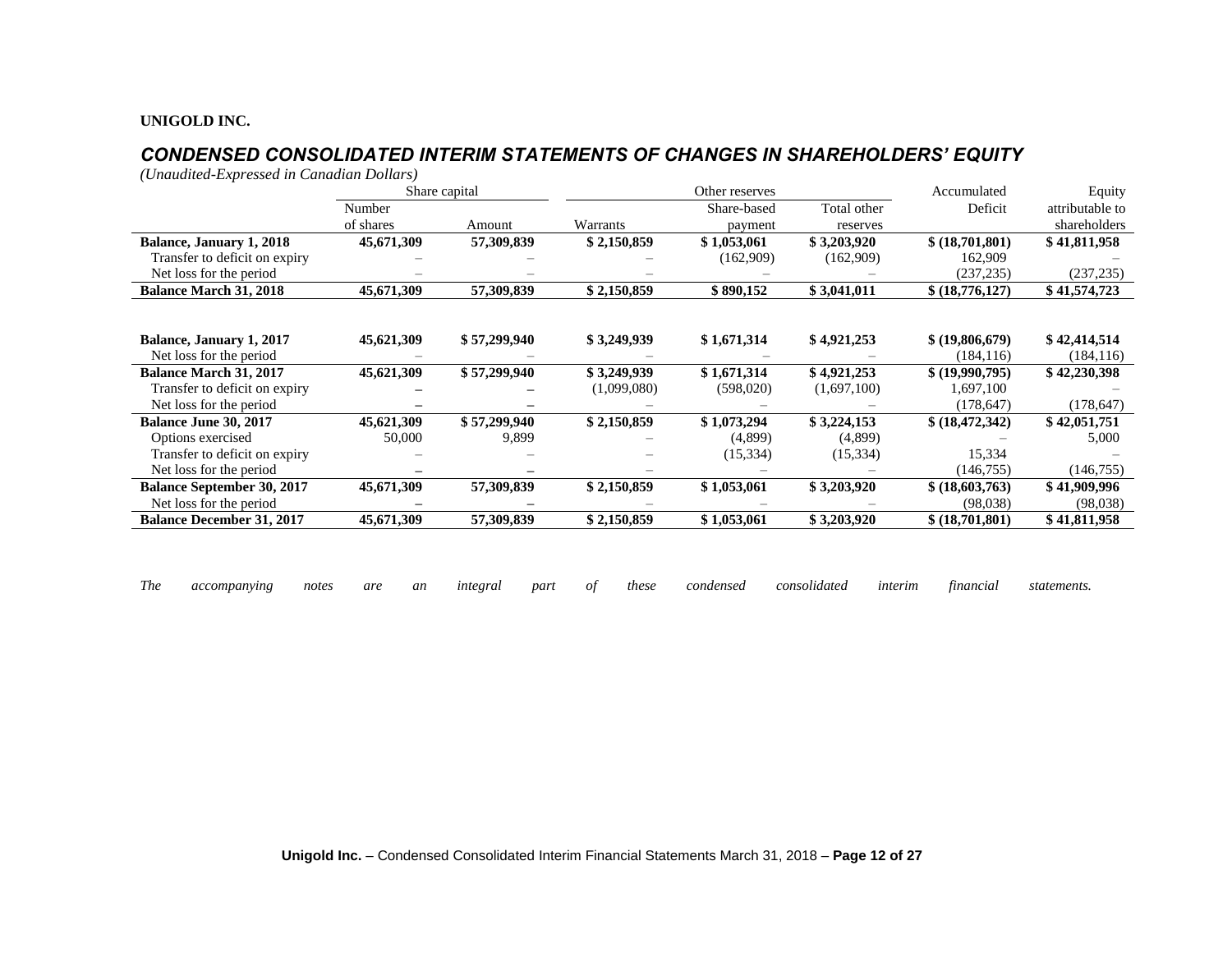# *CONDENSED CONSOLIDATED INTERIM STATEMENTS OF COMPREHENSIVE LOSS*

*(Unaudited-Expressed in Canadian Dollars)* 

|                                                     |             | Three months ended March 31, |  |  |
|-----------------------------------------------------|-------------|------------------------------|--|--|
|                                                     | 2018        | 2017                         |  |  |
| <b>Operating expenses</b>                           |             |                              |  |  |
| Compensation (Note 11)                              | \$85,171    | \$.<br>96,556                |  |  |
| Professional and consulting fees                    | 13,866      | 50,762                       |  |  |
| Travel and business development                     | 13,230      | 14,872                       |  |  |
| Listing and shareholder information                 | 14,369      | 10,617                       |  |  |
| General and administrative expenses                 | 18,007      | 15,337                       |  |  |
| Amortization                                        |             | 186                          |  |  |
| Loss on disposal of property, plant                 |             |                              |  |  |
| and equipment                                       | 89,703      | 7                            |  |  |
| Foreign exchange loss                               | 5,494       | 141                          |  |  |
| Net loss for the period before the                  |             |                              |  |  |
| undernoted                                          | (239, 840)  | (188, 478)                   |  |  |
| Investment income                                   | 2,605       | 4,362                        |  |  |
|                                                     |             |                              |  |  |
| Total loss and comprehensive loss for<br>the period | \$(237,235) | \$(184,116)                  |  |  |
|                                                     |             |                              |  |  |
| Net loss per share - basic & diluted                |             |                              |  |  |
| (Note 10)                                           | \$ (0.01)   | \$ (0.00)                    |  |  |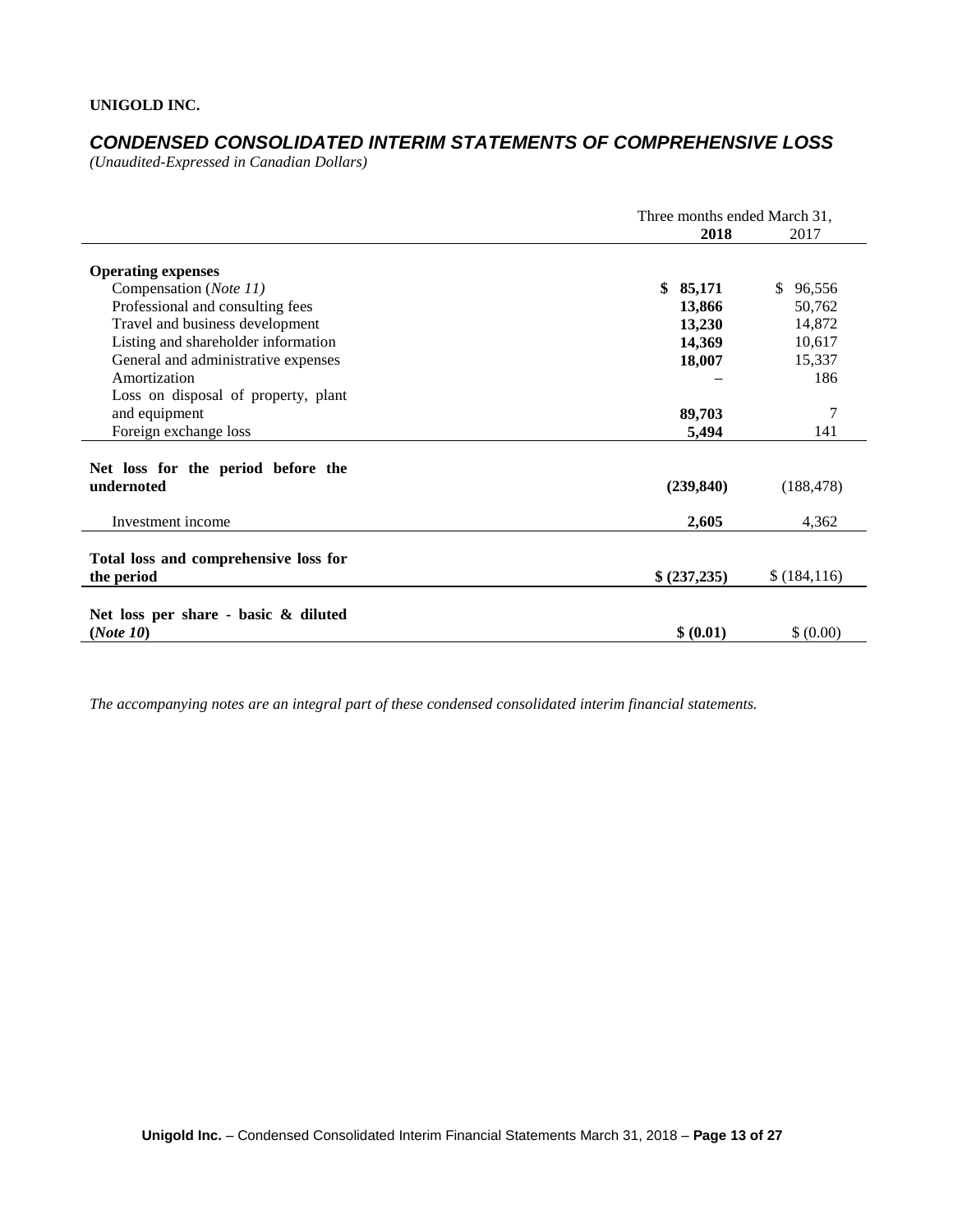# *CONDENSED CONSOLIDATED INTERIM STATEMENTS OF CASH FLOWS*

*(Unaudited-Expressed in Canadian Dollars)* 

| For the three month period ended March 31,       | 2018         | 2017        |
|--------------------------------------------------|--------------|-------------|
|                                                  |              |             |
| <b>Cash flows from operating activities</b>      |              |             |
| Net loss for the period                          | \$ (237,235) | \$(184,116) |
| Adjustments to add/(deduct) non-cash items       |              |             |
| Amortization                                     |              | 186         |
| Loss on disposal of property, plant and          |              |             |
| equipment                                        | 89,703       | 7           |
| Deduct investment income                         | (1,245)      | (2,252)     |
|                                                  | (148,777)    | (186, 175)  |
| Working capital adjustments                      |              |             |
| Other receivables                                | 2,589        | 3,651       |
| Other financial assets and prepaids              | 6,638        | 8,728       |
| Accounts payable and accrued liabilities         | 7,211        | (8,726)     |
| Net cash flows from operating activities         | (132, 339)   | (182, 522)  |
|                                                  |              |             |
| <b>Cash flows from investing activities</b>      |              |             |
| Disposal of fixed assets                         |              | 5,761       |
| Acquisition of exploration and evaluation assets | (82,788)     | (115,089)   |
| Investment income                                | 1,245        | 2,252       |
| Net cash flows from investing activities         | (81, 543)    | (107,076)   |
|                                                  |              |             |
| <b>Cash flows from financing activities</b>      |              |             |
| Net cash flows from financing activities         |              |             |
|                                                  |              |             |
| Net decrease in cash                             | (213, 882)   | (289, 598)  |
| Cash, beginning of period                        | 1,453,259    | 2,594,593   |
| Cash, end of period                              | \$1,239,377  | \$2,304,995 |

Supplemental information pertaining to cash flows *(Note 13)*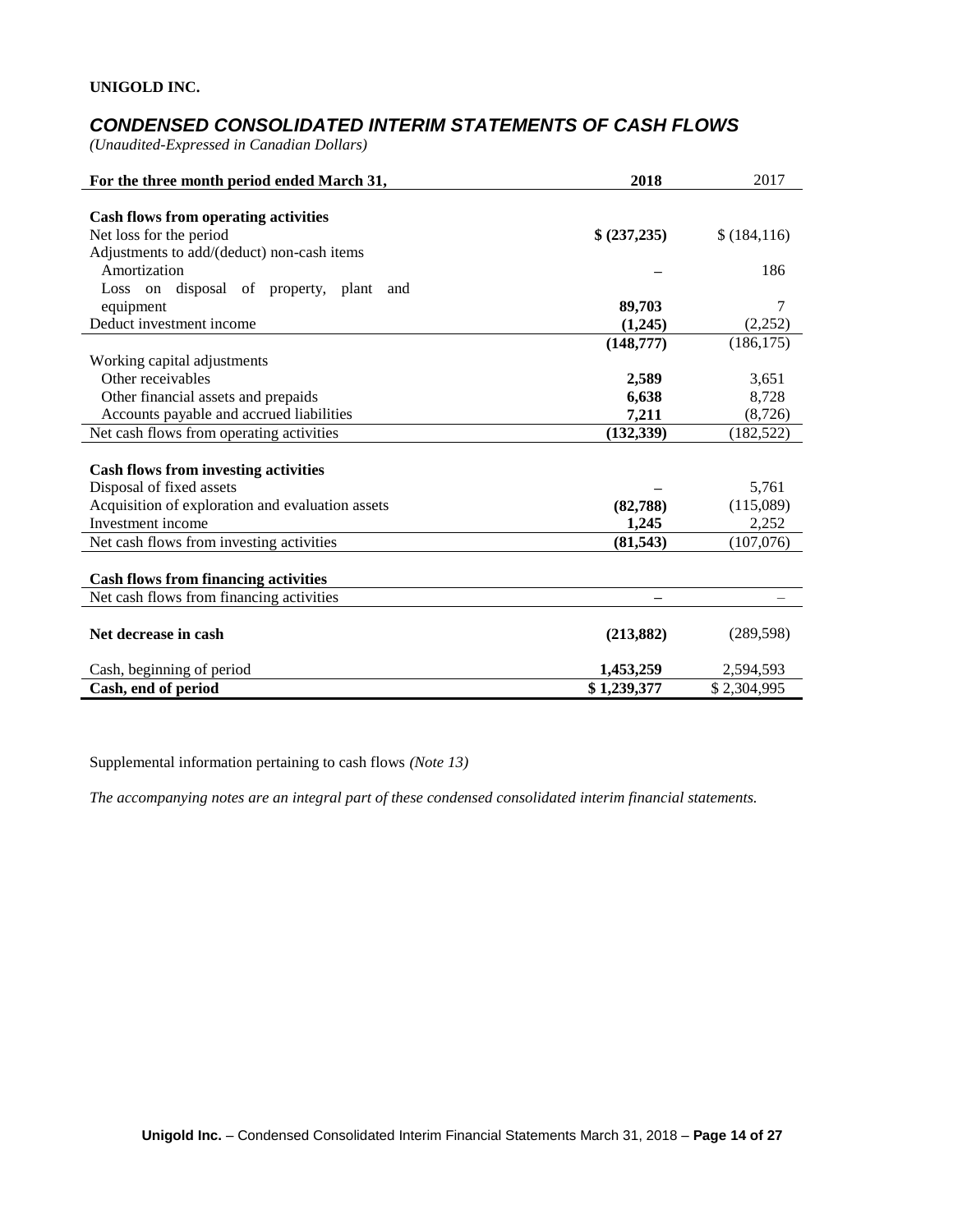# *NOTES TO THE CONDENSED CONSOLIDATED INTERIM FINANCIAL STATEMENTS*

*For the periods ended March 31, 2018 and 2017* Unaudited-Expressed in Canadian dollars unless otherwise stated.

## **1.** *Nature of Operations and Basis of Presentation*

#### *Nature of operations*

Unigold Inc. ("Unigold" or the "Corporation") was incorporated pursuant to the Business Corporations Act (Ontario) on May 9, 1990. The Corporation's executive office is located at 44 Victoria Street, Suite 1102, Toronto, Ontario M5C 1Y2.

Unigold is in the process of exploring its property in the Dominican Republic.

#### *Basis of presentation*

These condensed consolidated interim financial statements include the accounts of the Corporation, and its wholly owned subsidiary, Unigold Resources Inc., which is incorporated in Canada under the Canada Business Corporations Act, and its 97% owned subsidiary, Unigold Dominicana, S.R.L., which is incorporated in the Dominican Republic. All material intercompany balances and transactions have been eliminated.

# *2. Going Concern*

These condensed consolidated interim financial statements have been prepared on a going concern basis. The going concern basis of presentation assumes that the Corporation will continue in operation for the foreseeable future and be able to realize its assets and discharge its liabilities and commitments in the normal course of business. Because of continuing operating losses, the Corporation's continuance as a going concern is dependent upon its ability to obtain adequate financing or to reach profitable levels of operation. Management feels that there is a material uncertainty, which causes significant doubt about the Corporation's ability to continue as a going concern. To address its financing requirements, the Corporation will seek financing through measures that may include joint venture agreements, debt and equity financings, asset sales, and rights offerings to existing shareholders.

It is not possible to predict whether financing efforts will be successful or if Unigold will attain profitable levels of operation. These condensed consolidated interim financial statements do not include any adjustments to the carrying values of assets and liabilities and the reported expenses and statement of financial position classification that would be necessary should the Corporation be unable to continue as a going concern and therefore be required to realize its assets and liquidate its liabilities and commitments in other than the normal course of business and at amounts different from those in the accompany consolidated financial statements. These adjustments could be material.

## *3. Measurement Uncertainty*

The business of mining and exploring for minerals involves a high degree of risk and there can be no assurance that current exploration programs will result in profitable mining operations. The recoverability of the carrying value of exploration properties and exploration and evaluation assets, and the Corporation's continued existence is dependent upon the preservation of its interest in the underlying properties, the discovery of economically recoverable reserves, the achievement of profitable operations, or the ability of the Corporation to raise alternative financing, if necessary, or alternatively upon the Corporation's ability to dispose of its interests on an advantageous basis. Changes in future conditions could require material write-downs of the carrying values. All of the Corporation's exploration properties are located outside of Canada and are subject to the risk of foreign investment, including increases in taxes and royalties, renegotiation of contracts, currency exchange fluctuations and political uncertainty.

Although the Corporation has taken steps to verify title to the properties on which it is conducting exploration and in which it has an interest, in accordance with industry standards for the current state of exploration of such properties. these procedures do not guarantee the Corporation's title. Property title may be subject to unregistered prior agreements and non-compliance with regulatory and environmental requirements.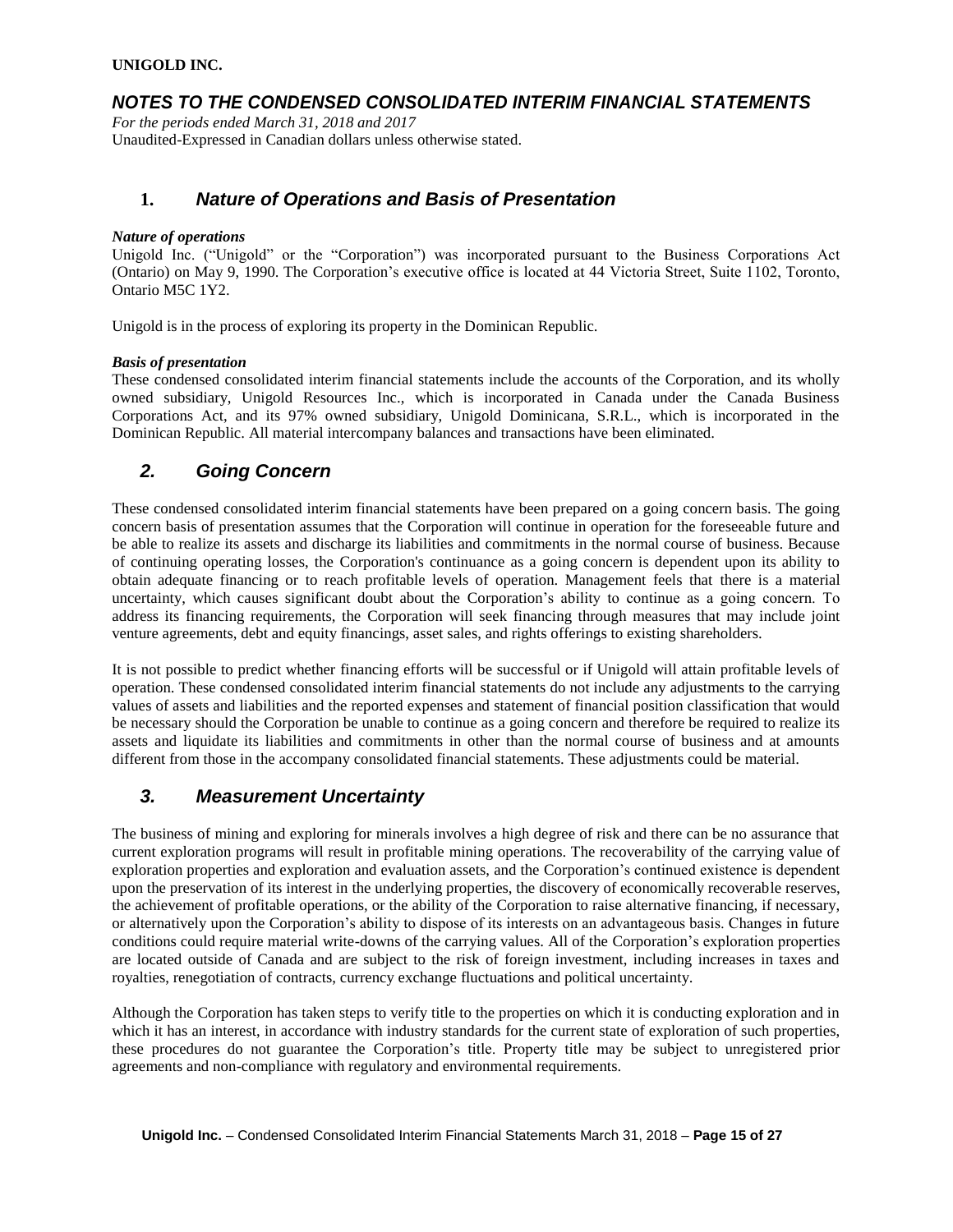# *NOTES TO THE CONDENSED CONSOLIDATED INTERIM FINANCIAL STATEMENTS*

*For the periods ended March 31, 2018 and 2017* Unaudited-Expressed in Canadian dollars unless otherwise stated.

# *4. Summary of Significant Accounting Policies*

#### **(a) Statement of compliance**

These condensed consolidated interim financial statements, including comparatives, have been prepared in accordance with International Accounting Standard ("IAS") 34 *Interim Financial Reporting* using the accounting policies consistent with International Financial Reporting Standards ("IFRS") as issued by the International Accounting Standards Board. These condensed consolidated interim financial statements have been prepared on the basis of and using accounting policies, methods of computation and presentation consistent with those applied in Unigold's 2017 Consolidated Annual Financial Statements. The accounting policies applied in these condensed consolidated interim financial statements are based on IFRS issued and outstanding as of May 22, 2018, the date the Audit Committee approved these statements. Any subsequent changes to IFRS that are given effect in the Corporation's annual consolidated financial statements for the year ending December 31, 2017 could result in restatement of these condensed consolidated interim financial statements, including the transition adjustments recognized on change-over to IFRS.

The preparation of financial statements in accordance with IAS 34 requires the use of certain critical accounting estimates. It also requires management to exercise judgement in applying the Corporation's accounting policies. See *Note 5*.

#### **(b) Basis of preparation**

The condensed consolidated interim financial statements are presented in Canadian dollars. The financial statements are prepared on the historical cost basis. In addition, these financial statements are prepared using the accrual basis of accounting except for cash flow information.

### **(c) Accounting standards and interpretations issued but not yet adopted**

Certain pronouncements were issued by the IASB or the IFRIC that are mandatory for accounting periods on or after January 1, 2018 or later periods. Many are not applicable or do not have a significant impact to the Corporation and have been excluded. The following have not yet been adopted and are being evaluated to determine their impact on the Corporation.

IFRS 16 – Leases ("IFRS 16") was issued in January 2016 and replaces IAS 17 – Leases as well as some lease related interpretations. With certain exceptions for leases under twelve months in length or for assets of low value, IFRS 16 states that upon lease commencement a lessee recognises a right-of-use asset and a lease liability. The right-of-use asset is initially measured at the amount of the liability plus any initial direct costs. After lease commencement, the lessee shall measure the right-of-use asset at cost less accumulated depreciation and accumulated impairment. A lessee shall either apply IFRS 16 with full retrospective effect or alternatively not restate comparative information but recognise the cumulative effect of initially applying IFRS 16 as an adjustment to opening equity at the date of initial application. IFRS 16 requires that lessors classify each lease as an operating lease or a finance lease. A lease is classified as a finance lease if it transfers substantially all the risks and rewards incidental to ownership of an underlying asset. Otherwise, it is an operating lease. IFRS 16 is effective for annual periods beginning on or after January 1, 2019. Earlier adoption is permitted if IFRS 15 has also been applied. Unigold believes adoption of the new standard will not have a material impact.

### **(d) Accounting policies**

The accounting policies applied by the Corporation in these condensed consolidated interim financial statements are the same as those applied to the Corporation's annual consolidated financial statements for the year ended December 31, 2017 and the corresponding interim reporting period. *Note 4* to those annual statements describes the significant accounting policies used by the Corporation. These interim financial statements do not include all the notes of the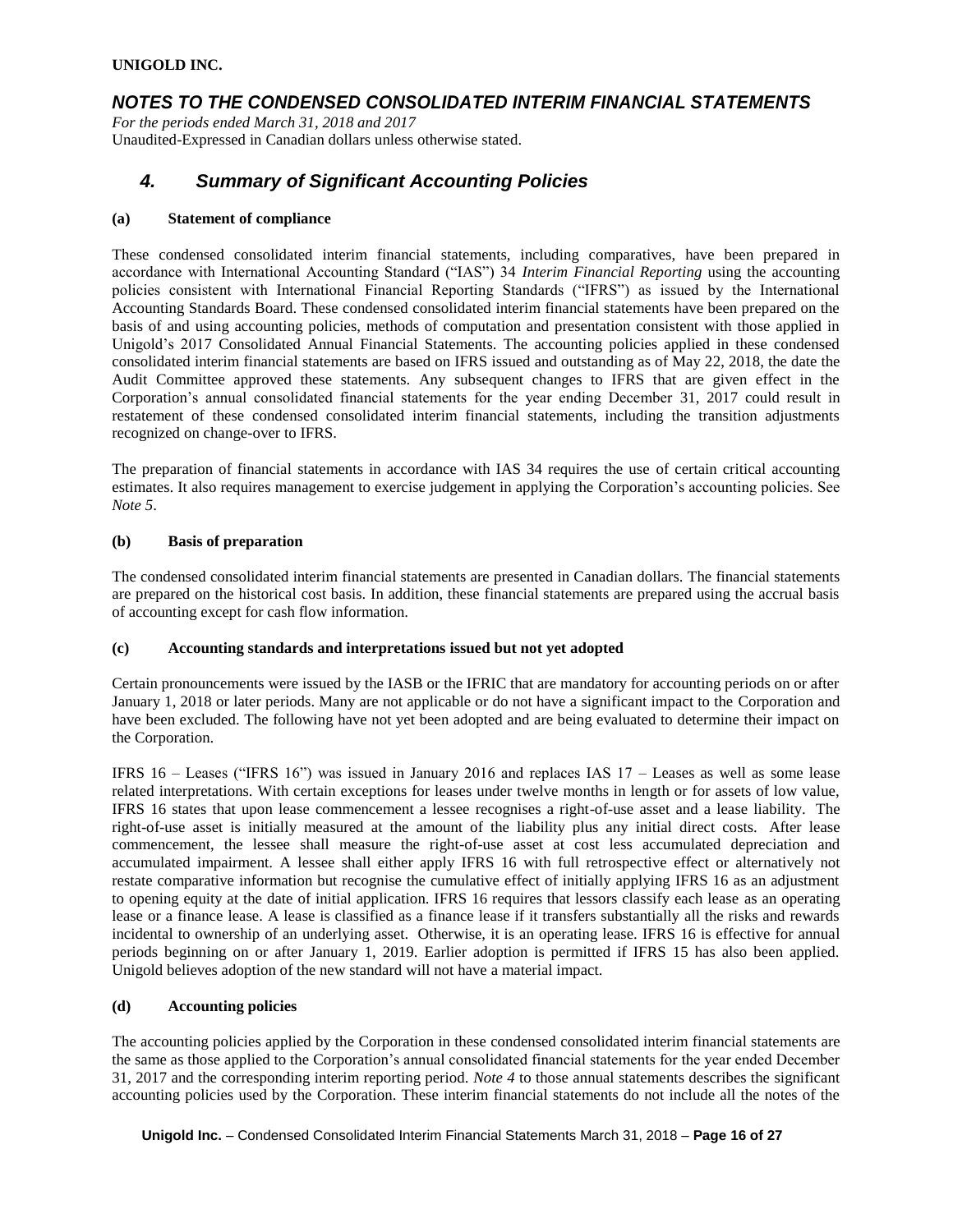## *NOTES TO THE CONDENSED CONSOLIDATED INTERIM FINANCIAL STATEMENTS*

*For the periods ended March 31, 2018 and 2017* Unaudited-Expressed in Canadian dollars unless otherwise stated.

type normally included in an annual financial report and therefore should be read in conjunction with the Corporation's annual financial statements for the year ended December 31, 2017, as they provide an update of previously reported information.

# *5. Significant Accounting Judgments and Estimates*

The preparation of these condensed consolidated interim financial statements requires management to make estimates and assumptions that affect the reported amounts of assets and liabilities at the date of the financial statements and reported amounts of expenses during the reporting period. Actual outcomes could differ from these estimates. The condensed consolidated interim financial statements include estimates which, by their nature, are uncertain. The impacts of such estimates are pervasive throughout the consolidated financial statements, and may require accounting adjustments based on future occurrences. Revisions to accounting estimates are recognized in the period in which the estimate is revised and the revision affects both current and future periods.

Significant assumptions about the future and other sources of estimation uncertainty that management has made at the statement of financial position date, that could result in a material adjustment to the carrying amounts of assets and liabilities, in the event that actual results differ from assumptions made, relate to, but are not limited to, the following:

- i. the recoverability of exploration properties and exploration and evaluation assets which are included in the condensed consolidated interim statement of financial position;
- ii. the inputs used in accounting for valuation of warrants and options which are included in the condensed consolidated interim statement of financial position;
- iii. the inputs used in accounting for share-based compensation expense in the condensed consolidated interim statement of comprehensive loss;
- iv. the nil provision for asset retirement obligations which is included in the condensed consolidated interim statement of financial position;
- v. the estimated useful life of property, plant and equipment; and
- vi. the existence and estimated amount of contingencies (*Note 16*).

# *6. Property, Plant and Equipment*

Vehicles, field equipment, and camp and buildings relate to the Corporation's exploration activities. During the three month period ended March 31, 2018, \$18,210 (2017 – \$28,042) of amortization was capitalized to exploration and evaluation assets.

| Cost                      | Land            | Computer<br>equipment          | Vehicles | Field<br>equipment | Camp<br>and<br>buildings | Total       |
|---------------------------|-----------------|--------------------------------|----------|--------------------|--------------------------|-------------|
| Balance December 31, 2016 | \$13.771        | \$130.482                      | \$77,316 | \$1,396,041        | \$328,645                | \$1,946,255 |
| Disposals/transfer        |                 | (16, 733)                      | (25,559) |                    |                          | (42,291)    |
| Balance December 31, 2017 | \$13.771        | \$113,749                      | \$51,757 | \$1,396,042        | \$328,645                | \$1,903,964 |
| Write down                | $\qquad \qquad$ | (113,749)                      |          | (594, 044)         |                          | (707, 793)  |
| Balance March 31, 2018    | \$13.771        | \$<br>$\overline{\phantom{0}}$ | \$51,757 | \$801.998          | \$328,645                | \$1,196,171 |

| <b>Amortization and</b><br><i>impairment</i> | Land |                          | Computer<br>equipment | <b>Vehicles</b>   | Field<br>equipment | Camp<br>and<br>buildings | Total               |
|----------------------------------------------|------|--------------------------|-----------------------|-------------------|--------------------|--------------------------|---------------------|
| Balance December 31, 2016                    | \$   |                          | \$101.236             | \$60,709          | \$1,012,299        | \$207,967                | \$1,382,211         |
| Amortization<br>Disposals/transfer           |      |                          | 8.773<br>(14.992)     | 3.252<br>(19.791) | 76.752             | 24.136                   | 112.913<br>(34,783) |
| Balance December 31, 2017                    |      | $\overline{\phantom{0}}$ | \$95,017              | \$44,170          | \$1,089,051        | \$232,103                | \$1,460,341         |

**Unigold Inc.** – Condensed Consolidated Interim Financial Statements March 31, 2018 – **Page 17 of 27**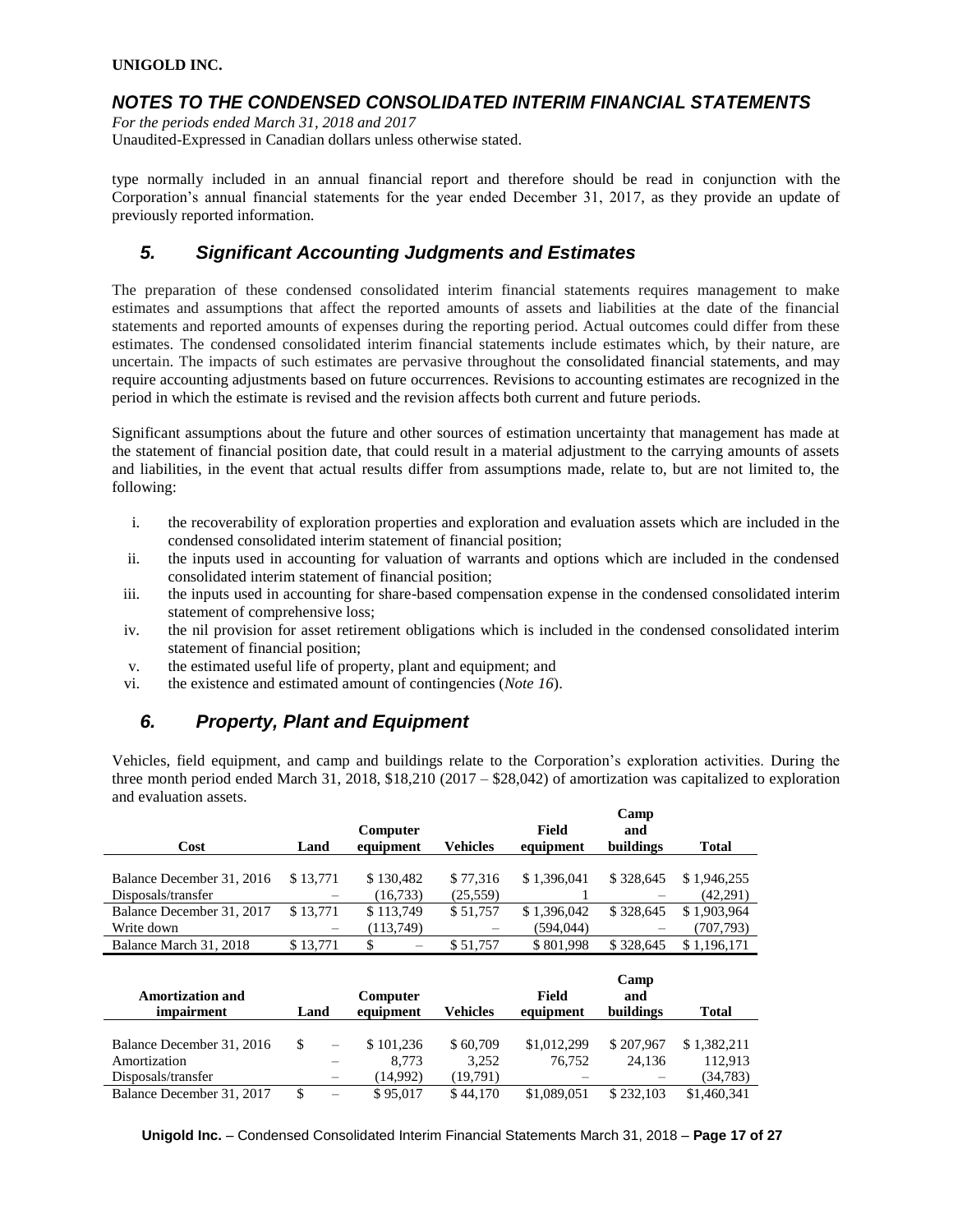# *NOTES TO THE CONDENSED CONSOLIDATED INTERIM FINANCIAL STATEMENTS*

*For the periods ended March 31, 2018 and 2017* Unaudited-Expressed in Canadian dollars unless otherwise stated.

| Amortization<br>Write down | -                               | (95,017)              | 569<br>$\overline{\phantom{0}}$ | 11,801<br>(523,073) | 5.840                    | 18,210<br>(618,090) |
|----------------------------|---------------------------------|-----------------------|---------------------------------|---------------------|--------------------------|---------------------|
| Balance March 31, 2018     | \$.<br>$\overline{\phantom{0}}$ |                       | \$44,739                        | \$577,779           | \$237,943                | \$860,461           |
|                            |                                 |                       |                                 |                     |                          |                     |
|                            | Land                            | Computer<br>equipment | <b>Vehicles</b>                 | Field<br>equipment  | Camp<br>and<br>buildings | <b>Total</b>        |

# *7. Exploration Properties and Exploration and Evaluation Assets*

Exploration properties and deferred exploration and evaluation costs consist of the following:

|                                      | Balance<br>December<br>31, 2016 | 2017<br><b>Additions</b> | Balance<br>December<br>31, 2017 | 2018<br><b>Additions</b> | <b>Balance</b><br>March 31,<br>2018 |
|--------------------------------------|---------------------------------|--------------------------|---------------------------------|--------------------------|-------------------------------------|
| Exploration<br>property<br>interests | \$283,747                       | S                        | \$283,747                       | \$                       | \$283,747                           |
| Exploration and evaluation<br>assets | \$39,000,999                    | \$609,247                | \$39,610,246                    | \$100,998                | \$39,711,244                        |

### **Neita**

The Corporation owns 100% of the exploration rights for gold, silver, copper, zinc and all associated minerals on the Neita Property in the northwestern Dominican Republic, as well as a sole and exclusive option for the commercial mining of the mineral deposits. On May 22, 2018, Unigold announced that the Ministry of Energy and Mines of the Dominican Republic has granted the Corporation the Neita Fase II Exploration Concession. The Concession is valid for a three-year period after which there is a possibility to two additional one-year extensions.

During the period ended March 31, 2018, \$18,210 (2017 – \$28,042) of amortization was capitalized to exploration and evaluation assets.

# *8. Equity Attributable to Equity Holders of the Corporation*

### **(a) Common shares**

*Authorized, issued and outstanding shares*

Common shares, no par value, authorized unlimited number of shares, issued and outstanding were 45,671,309 shares as at March 31, 2018 (December 31, 2017 – 45,671,309).

|                            | <b>Number of shares</b> |            |
|----------------------------|-------------------------|------------|
| Balance December 31, 2016  | 45,621,309              | 57.299.940 |
| Balance March 31, 2017     | 45,621,309              | 57,299,940 |
| Balance June 30, 2017      | 45,621,309              | 57,299,940 |
| Option exercise            | 50,000                  | 9.899      |
| Balance September 30, 2017 | 45,671,309              | 57,309,839 |
| Balance December 31, 2017  | 45,671,309              | 57,309,839 |
| Balance March 31, 2018     | 45.671.309              | 57.309.839 |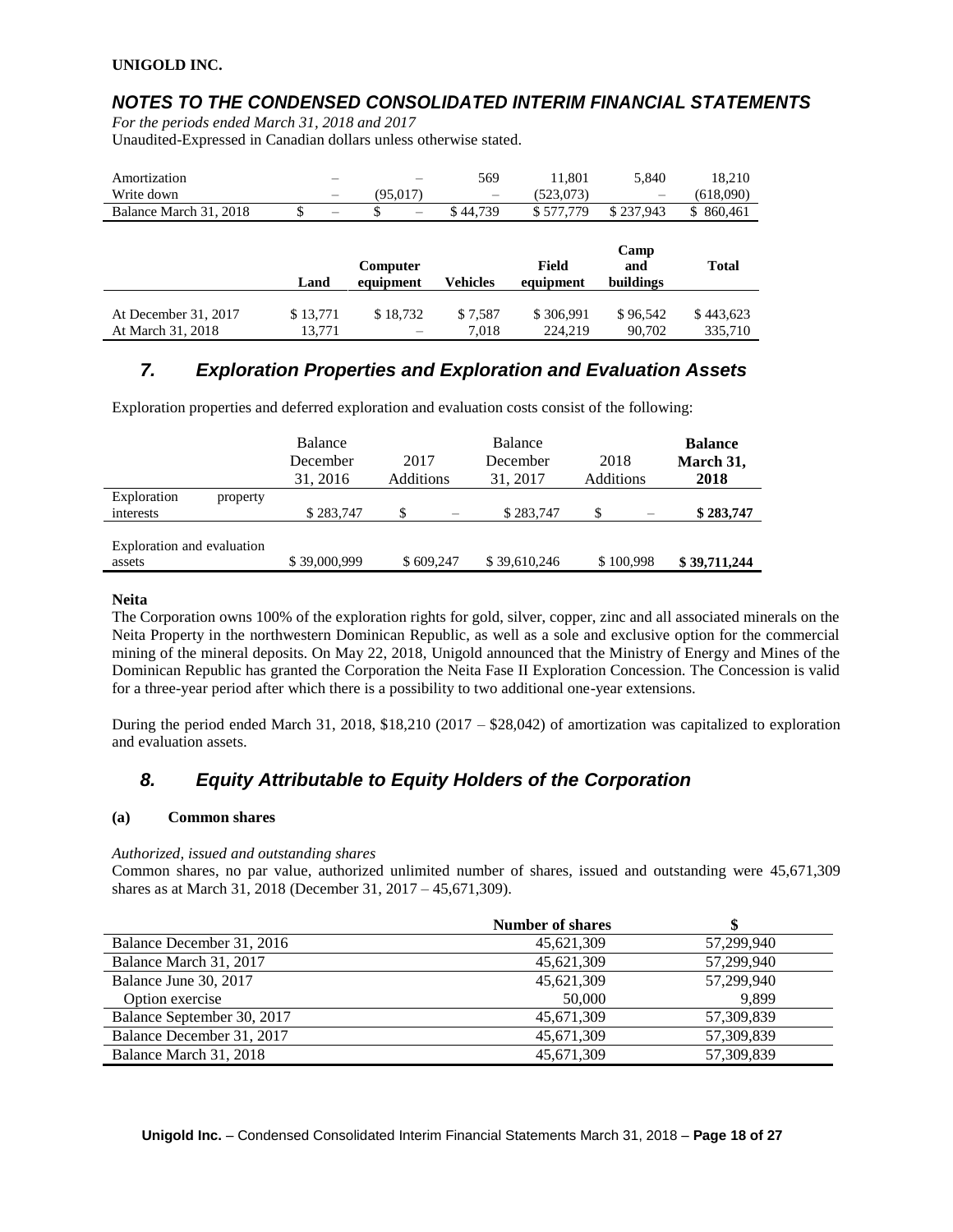## *NOTES TO THE CONDENSED CONSOLIDATED INTERIM FINANCIAL STATEMENTS*

*For the periods ended March 31, 2018 and 2017* Unaudited-Expressed in Canadian dollars unless otherwise stated.

#### **(b) Reserve for warrants**

A summary of share purchase warrants outstanding and changes during the periods indicated is presented below:

|                            | Number of<br><b>Warrants</b> | Weighted average<br>exercise price \$ | Weighted average<br>grant date fair value \$ |
|----------------------------|------------------------------|---------------------------------------|----------------------------------------------|
| Balance December 30, 2016  | 18,620,000                   | 0.81                                  | 3,249,939                                    |
| Balance March 31, 2017     | 18,620,000                   | 0.81                                  | 3,249,939                                    |
| Expired                    | (1,500,000)                  | 0.73                                  | (1,099,080)                                  |
| Balance June 30, 2017      | 17,120,000                   | 0.44                                  | 2,150,859                                    |
| Balance September 30, 2017 | 17,120,000                   | 0.44                                  | 2,150,859                                    |
| Balance December 31, 2017  | 17,120,000                   | 0.44                                  | 2,150,859                                    |
| Balance March 31, 2018     | 17,120,000                   | 0.44                                  | 2,150,859                                    |

As a result of the private placement financing in May 2016, the Corporation issued 16,000,000 warrants. Each Warrant entitles the holder thereof to purchase one common share of the Corporation at an exercise price of \$0.45 at any time prior to May 25, 2018. The Corporation has the right to accelerate the expiry date of the Warrants on notice to the holders of Warrants if the closing price of the Corporation's common shares on a stock exchange in Canada is higher than \$0.90 per common share for more than 20 consecutive trading days at00 any time after September 26, 2016, in which case the Warrants will expire 30 days after the date on which such notice is given. On May 2, 2018, Unigold announced the expiry date of the warrants was extended until May 25, 2019.

The fair value of the warrants issued in the 2016 private placement was estimated at the date of grant using the Black-Scholes option-pricing model with the following assumptions:

| Expected life            | 2 years |
|--------------------------|---------|
| Expected volatility      | 245 %   |
| Risk-free rate           | 0.63%   |
| Expected annual dividend | Nil     |
| Grant date fair value    | \$0.124 |

In connection with the closing of the Private Placement, the Corporation issued an aggregate of 1,120,000 broker units (the "Broker Units"). Each Broker Unit entitles the holder thereof to purchase one unit of the Corporation until May 25, 2018 at an exercise price of \$0.30 per unit. Each unit consists of one common share of the Corporation and one common share purchase warrant of the Corporation having the same terms as the Warrants.

The fair value of the broker warrants issued in the 2016 private placement was estimated at the date of grant using the Black-Scholes option-pricing model with the following assumptions:

| Expected life            | 2 years |
|--------------------------|---------|
| Expected volatility      | 245 %   |
| Risk-free rate           | 0.63%   |
| Expected annual dividend | Nil     |
| Grant date fair value    | \$0.143 |

At March 31, 2018 and December 31, 2017 the Corporation had warrants issued as follows: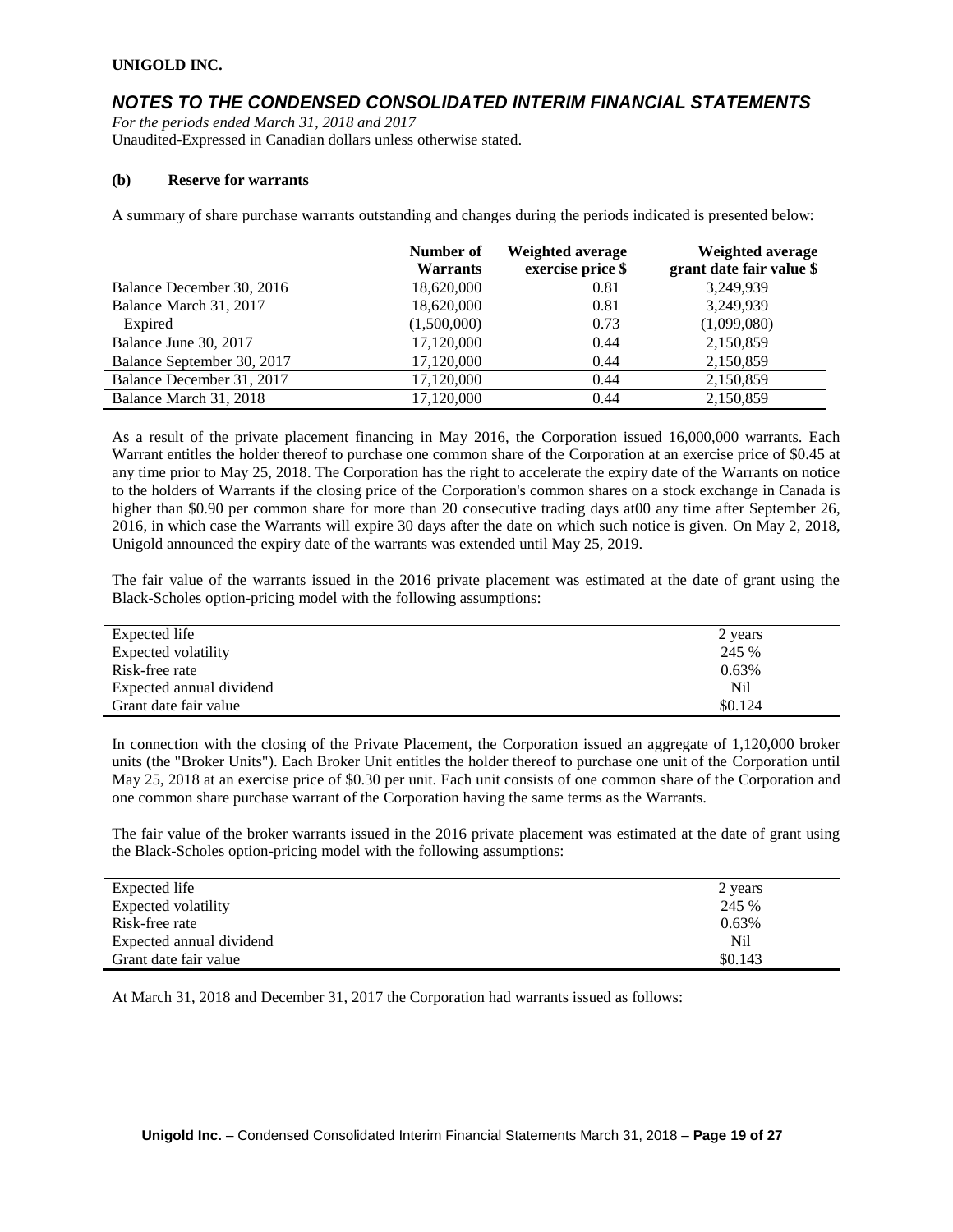### *NOTES TO THE CONDENSED CONSOLIDATED INTERIM FINANCIAL STATEMENTS*

*For the periods ended March 31, 2018 and 2017* Unaudited-Expressed in Canadian dollars unless otherwise stated.

| <b>Exercise</b> | Number of<br>Warrants | Weighted<br>Average<br><b>Remaining</b><br><b>Contractual</b> | Number of<br><b>Warrants</b> |                    |
|-----------------|-----------------------|---------------------------------------------------------------|------------------------------|--------------------|
| Price           | Outstanding           | Life - Years                                                  | <b>Exercisable</b>           | <b>Expiry Date</b> |
| \$0.45          | 16,000,000            | 0.2                                                           | 16,000,000                   | May 25, 2018       |
| \$0.30          | 1,120,000             | 0.2                                                           | 1,120,000                    | May 25, 2018       |
| \$0.44          | 18,620,000            | 0.2                                                           | 18,620,000                   |                    |

#### **(c) Reserve for share-based payment**

A summary of share-based payment reserve activity during the periods indicated is presented below:

| Balance December 31, 2016                  | 1,671,314 |
|--------------------------------------------|-----------|
| Balance March 31, 2017                     | 1,671,314 |
| Balance June 30, 2017                      | 1,073,294 |
| Exercised                                  | (4,899)   |
| Expired/forfeited – transferred to deficit | (15, 334) |
| Balance September 30, 2017                 | 1,053,061 |
| Balance December 31, 2017                  | 1,053,061 |
| Expired/forfeited – transferred to deficit | (162,909) |
| Balance March 31, 2018                     | 890.152   |

### *9. Share - Based Payment – Employee Stock Option Plan*

The Corporation has a stock option plan (the "Plan"), the purpose of which is to attract, retain and motivate management, staff and consultants by providing them with the opportunity, through share options, to acquire a proprietary interest in the Corporation and benefit from its growth. The maximum number of options to be issued under the Plan shall not exceed 10% of the total number of common shares issued and outstanding. The options are non-transferable and may be granted for a term not exceeding five years. The exercise price of the options shall be determined by the board of directors on the basis of the market price of the common shares, subject to all applicable regulatory requirements.

A summary of the Plan activity during the periods indicated is presented below:

|                               | <b>Number</b> | Weighted average exercise price \$ |
|-------------------------------|---------------|------------------------------------|
| Balance December 31, 2016     | 3,830,000     | 0.55                               |
| Balance March 31, 2017        | 3,830,000     | 0.55                               |
| Expired/forfeited             | (240,000)     | 3.30                               |
| Balance June 30, 2017         | 3,590,000     | 0.36                               |
| Exercised                     | (50,000)      | 0.10                               |
| Expired/forfeited             | (50,000)      | 0.35                               |
| Balance September 30, 2017    | 3,490,000     | 0.37                               |
| Balance December 31, 2017     | 3,490,000     | 0.37                               |
| Expired/forfeited             | (75,000)      | (2.80)                             |
| <b>Balance March 31, 2018</b> | 3,415,000     | 0.32                               |

As at March 31, 2018 the Corporation had stock options issued to directors, officers, employees and consultants of the Corporation as follows:

**Unigold Inc.** – Condensed Consolidated Interim Financial Statements March 31, 2018 – **Page 20 of 27**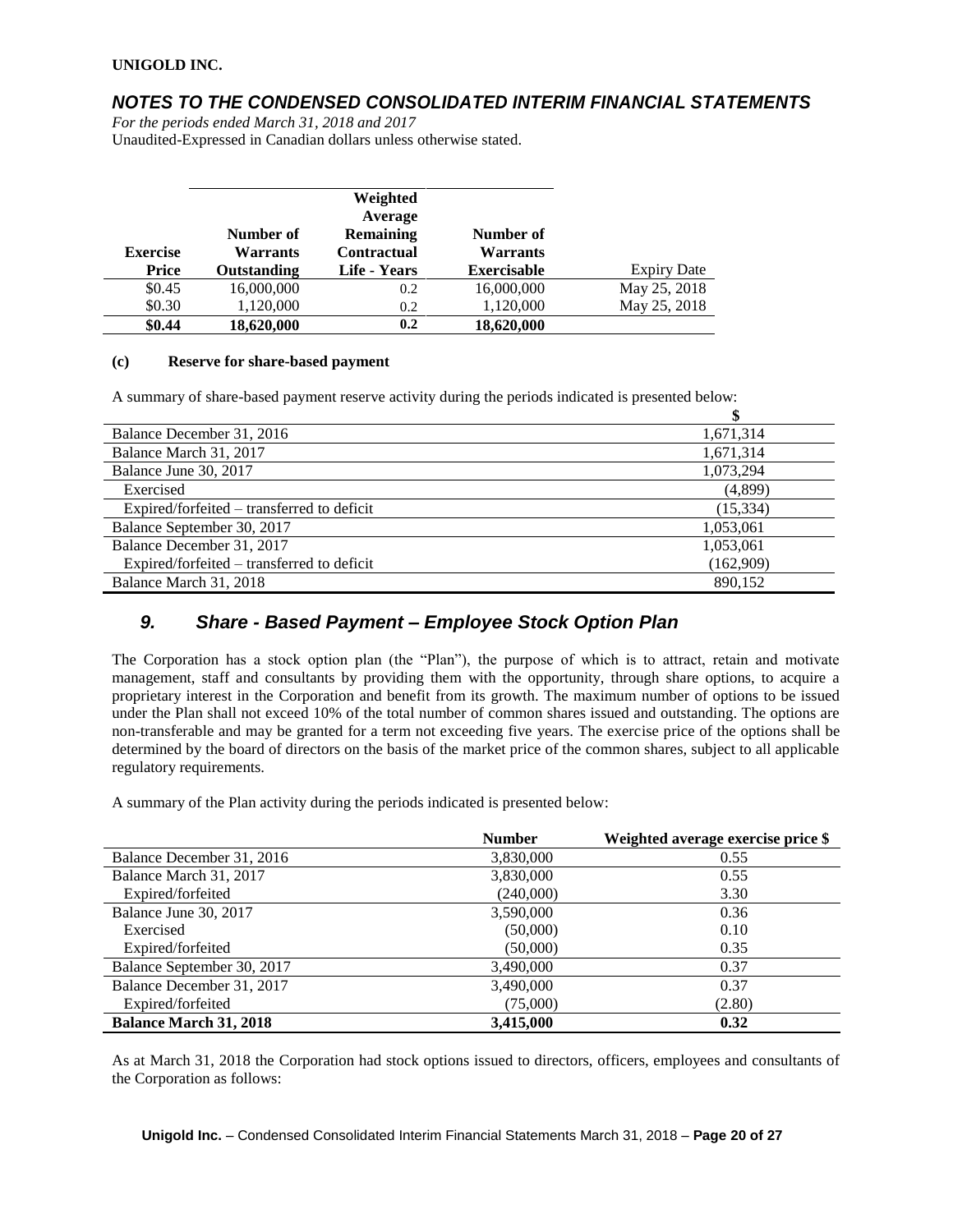# *NOTES TO THE CONDENSED CONSOLIDATED INTERIM FINANCIAL STATEMENTS*

*For the periods ended March 31, 2018 and 2017* Unaudited-Expressed in Canadian dollars unless otherwise stated.

| <b>Exercise</b><br>Price | Number of<br><b>Options</b><br>Outstanding | <b>Weighted Average</b><br><b>Remaining Contractual</b><br>Life – Years | Number of<br><b>Options</b><br><b>Exercisable</b> | <b>Expiry Date</b> |
|--------------------------|--------------------------------------------|-------------------------------------------------------------------------|---------------------------------------------------|--------------------|
| \$1.00                   | 315,000                                    | 0.3                                                                     | 315,000                                           | July 3, 2018       |
| \$0.10                   | 1,350,000                                  | 2.5                                                                     | 1,350,000                                         | Sep.30, 2020       |
| \$0.35                   | 1,650,000                                  | 3.2                                                                     | 1,650,000                                         | June 22, 2021      |
| \$0.50                   | 100,000                                    | 3.3                                                                     | 100,000                                           | July 21, 2021      |
| \$0.32                   | 3,415,000                                  | 2.7                                                                     | 3,415,000                                         |                    |

As at March 31, 2018, there are 1,152,131 options available for grant  $(2017 - 732,131)$ . During the quarter ended March 31, 2018 share-based payment expense of \$nil was recorded (2017– \$nil). In addition, \$nil (2017– \$nil) was capitalized to exploration and evaluation assets. The weighted average exercise price of stock options exercisable as at March 31, 2018 is \$0.32 (March 31, 2017 – \$0.55).

## *10. Net Loss per Share*

For the three months ended March 31, 2018 and 2017, the outstanding stock options and warrants were not included in the computation of the diluted net loss per share because the effect was anti-dilutive.

|                                        | Three months ended March 31, |            |  |
|----------------------------------------|------------------------------|------------|--|
|                                        | 2018                         | 2017       |  |
| Loss attributable to shareholders      | \$237,235                    | \$184,116  |  |
| Weighted average number of shares      | 45,671,309                   | 45,621,309 |  |
| Basic loss per share                   | \$0.01                       | \$0.00     |  |
| Incremental shares on assumed exercise |                              |            |  |
| of options and warrants                |                              |            |  |
| Weighted average number of shares      | 45,671,309                   | 45,621,309 |  |
| Diluted loss per share                 | \$0.01                       | \$0.00     |  |

# *11. Compensation*

The compensation expense of the Corporation was as follows:

|                             | Three months ended March 31, |          |
|-----------------------------|------------------------------|----------|
|                             | 2018                         | 2017     |
| Salaries and non-wage costs | \$50,171                     | \$66,556 |
| Directors' fees             | 35,000                       | 30,000   |
|                             | \$85,171                     | \$96,556 |

# *12. Related Party Transactions*

The Corporation's related parties as defined by IAS 24, *Related Party Disclosures*, include the Corporation's subsidiaries (*Note 1*), the Board of Directors, close family members and enterprises that are controlled by these individuals and key management as well as certain persons performing similar functions. The remuneration of directors and key management of the Corporation was as follows.

|                        | Three months ended March 31, |         |
|------------------------|------------------------------|---------|
|                        | 2018                         | 2017    |
| Aggregate compensation | \$84,875                     | 102,900 |
|                        | \$84,875                     | 102,900 |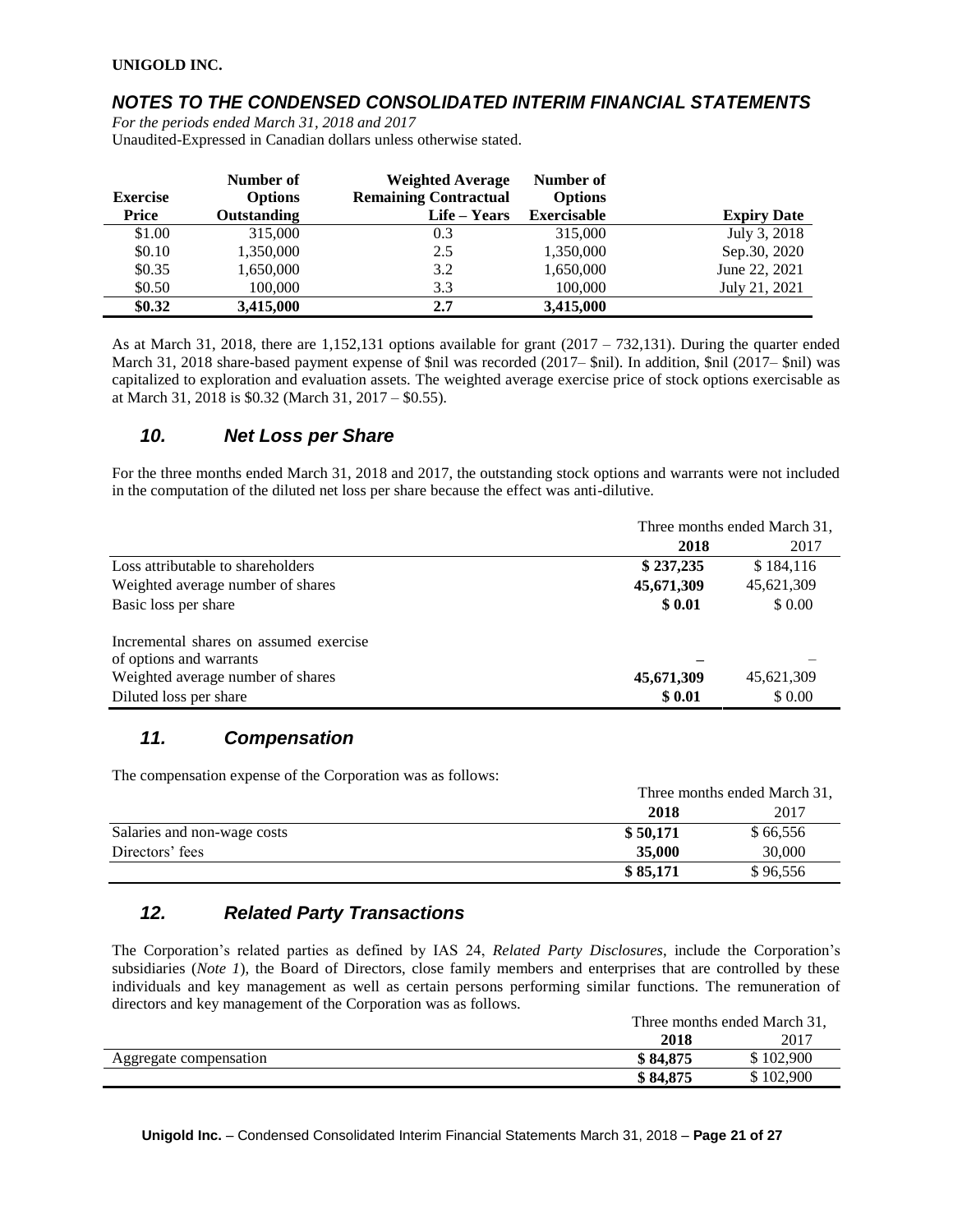## *NOTES TO THE CONDENSED CONSOLIDATED INTERIM FINANCIAL STATEMENTS*

*For the periods ended March 31, 2018 and 2017* Unaudited-Expressed in Canadian dollars unless otherwise stated.

Included in the accounts for the periods ended March 31, 2018 and 2017 are payments made to officers, directors and corporations under the control or significant influence of officers and directors of the Corporation as follows:

|                                            | Three months ended March 31, |          |
|--------------------------------------------|------------------------------|----------|
|                                            | 2018                         | 2017     |
| Management services fees<br>paid to        |                              |          |
| corporations controlled by or<br>under     |                              |          |
| significant influence of an officer of the |                              |          |
| Corporation                                | \$4,125                      | \$9,000  |
| Professional fees paid to officers         | 45,750                       | 61,650   |
|                                            | \$49,875                     | \$70,650 |

These transactions were in the normal course of operations. .

### *13. Supplemental Information Pertaining to Cash Flows*

|                                            | Three months ended March 31, |        |  |        |
|--------------------------------------------|------------------------------|--------|--|--------|
|                                            |                              | 2018   |  | 2017   |
| Income taxes paid                          |                              |        |  |        |
| Change in accrued exploration<br>and       |                              |        |  |        |
| evaluation assets                          |                              | 216    |  | 16,564 |
| Amortization included in exploration and   |                              |        |  |        |
| evaluation assets ( <i>Note</i> 6, 7)      |                              | 18,210 |  | 28,042 |
| Share-based<br>charged<br>payments<br>to   |                              |        |  |        |
| exploration and evaluation assets (Note 7) |                              |        |  |        |

## *14. Financial Risk Management*

The Corporation's risk exposures and the impact on the Corporation's financial instruments are summarized below. There have been no changes in the risks, objectives, policies and procedures from the previous period.

#### **(a) Credit risk**

Credit risk is the risk of loss associated with a counterparty's inability to fulfill its payment obligations. The Corporation's credit risk is primarily attributable to cash and other receivables.

Cash is held with a reputable Canadian financial institution, from which management believes the risk of loss to be minimal.

Financial instruments included in other receivables consist of sales tax due from the Federal Government of Canada. Other receivables are in good standing as of March 31, 2018. Management believes that the credit risk concentration with respect to financial instruments included in other receivables is minimal.

#### **(b) Liquidity risk**

The Corporation has in place a planning and budgeting process to help determine the funds required to support the Corporation's normal operating requirements on an ongoing basis and its capital, administrative, and exploration and evaluation expenditures. The Corporation ensures that there are sufficient funds to meet its short-term requirements, taking into account its anticipated cash flows from operations and its holdings of cash and cash equivalents.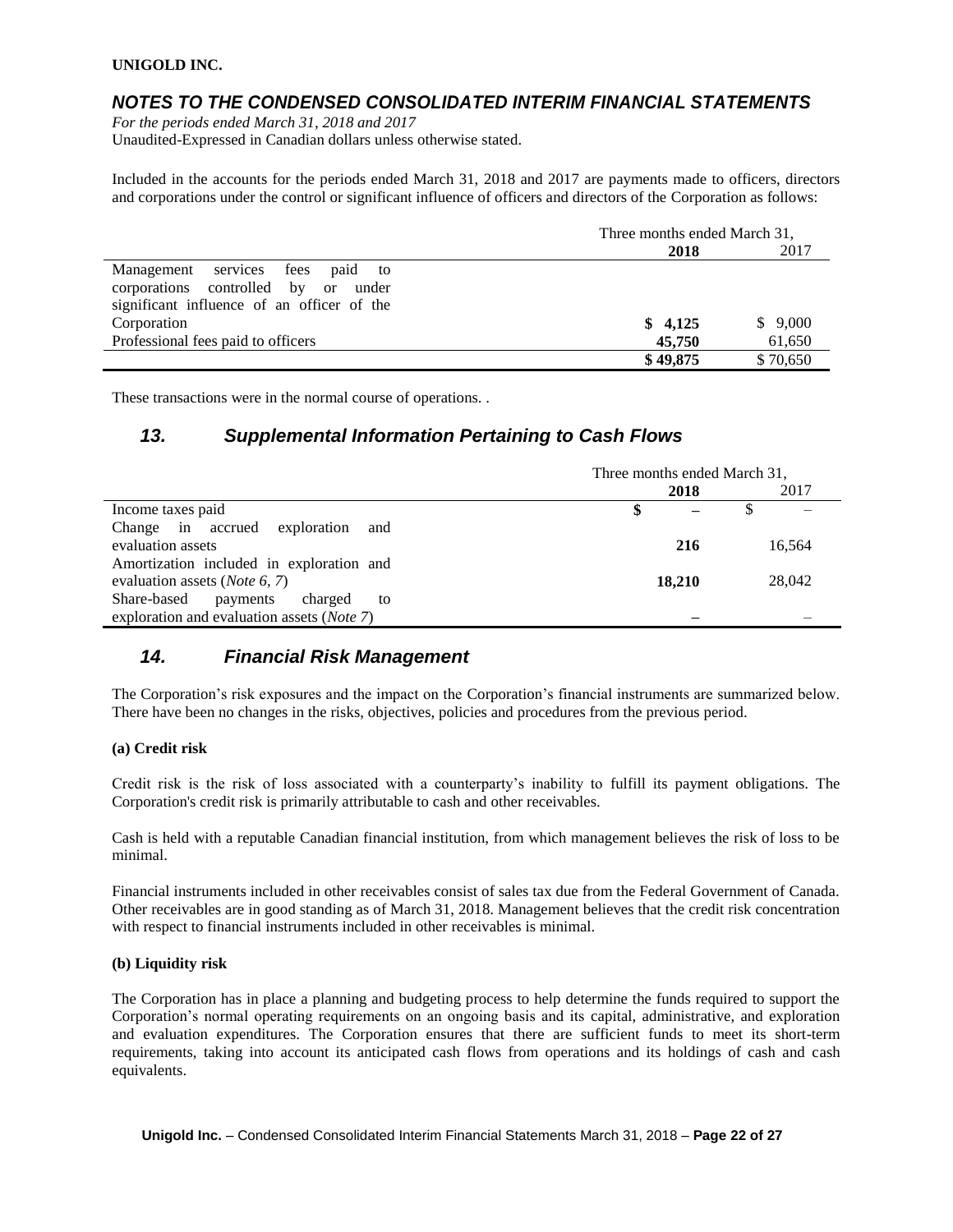## *NOTES TO THE CONDENSED CONSOLIDATED INTERIM FINANCIAL STATEMENTS*

*For the periods ended March 31, 2018 and 2017* Unaudited-Expressed in Canadian dollars unless otherwise stated.

As at March 31, 2018, the Corporation has working capital of \$1,246,853 (December 31, 2017 – \$1,477,172). As of March 31, 2018, the Corporation has a cash balance of \$1,239,377 (December 31, 2017– \$1,453,259 to settle current accounts payable and accrued liabilities of \$23,949 (December 31, 2017 – \$16,738). The Corporation's other current assets consist of other receivables of \$19,683 (December 31, 2017 – \$22,272) and other financial assets and prepaids of \$11,742 (December 31, 2017 – \$18,379).

See also *Note 2* – Going Concern.

#### **(c) Market risk**

At the present time, the Corporation does not hold any interest in a mining property that is in production. The Corporation's viability and potential success depends on its ability to develop, exploit, and generate revenue from the development of mineral deposits. Revenue, cash flow, and profits from any future mining operations in which the Corporation is involved will be influenced by precious and/or base metal prices and by the relationship of such prices to production costs. Such prices can fluctuate widely and are affected by numerous factors beyond the Corporation's control.

#### **(d) Foreign exchange risk**

The Corporation's financings are in Canadian dollars. Certain of the Corporation's transactions with its subsidiary, Unigold Dominicana, S.R.L. are incurred in foreign currencies and are therefore subject to gains or losses due to fluctuations in exchange rates. The Corporation is therefore subject to foreign exchange risk. As at March 31, 2018, the Corporation had cash balances of \$12,844 (December 31, 2017 – \$15,539) in United States dollars. U.S. \$ accounts payable as at March 31, 2018 were U.S. \$nil (December 31, 2017 – U.S. \$nil).

Sensitivity to a plus or minus 5% change in the foreign exchange rate would not have resulted in a significant fluctuation in the loss for the period ended March 31, 2018. The Corporation does not undertake currency hedging activities to mitigate its foreign currency risk.

#### **(e) Interest rate risk**

Interest rate risk is the risk that the fair value of future cash flows of a financial instrument will fluctuate because of changes in market interest rates. The Corporation's current policy is to earn interest on bank balances which approximate rates available from investment-grade short-term deposit certificates issued by its financial institutions. The Corporation periodically monitors the investments it makes and is satisfied with the creditworthiness of its financial institutions. As of March 31, 2018, interest rate risk is minimal since the Corporation has no interestbearing debt instruments.

A sensitivity analysis has determined that an interest rate fluctuation of 5% in interest rates would not have resulted in significant fluctuation in the interest income during the period ended March 31, 2018.

#### **(f) Fair value of financial assets and liabilities**

Fair value estimates are made at the statement of financial position date based on relevant market information and information about the financial instrument. These estimates are subjective in nature and involve uncertainties in significant matters of judgment and therefore cannot be determined with precision. Changes in assumptions could significantly affect these estimates.

The book values of cash, other receivables, other financial assets, and accounts payable and accrued liabilities, approximate their respective fair values due to the short-term nature of these instruments.

The following is a summary of the Corporation's financial instruments:

**Unigold Inc.** – Condensed Consolidated Interim Financial Statements March 31, 2018 – **Page 23 of 27**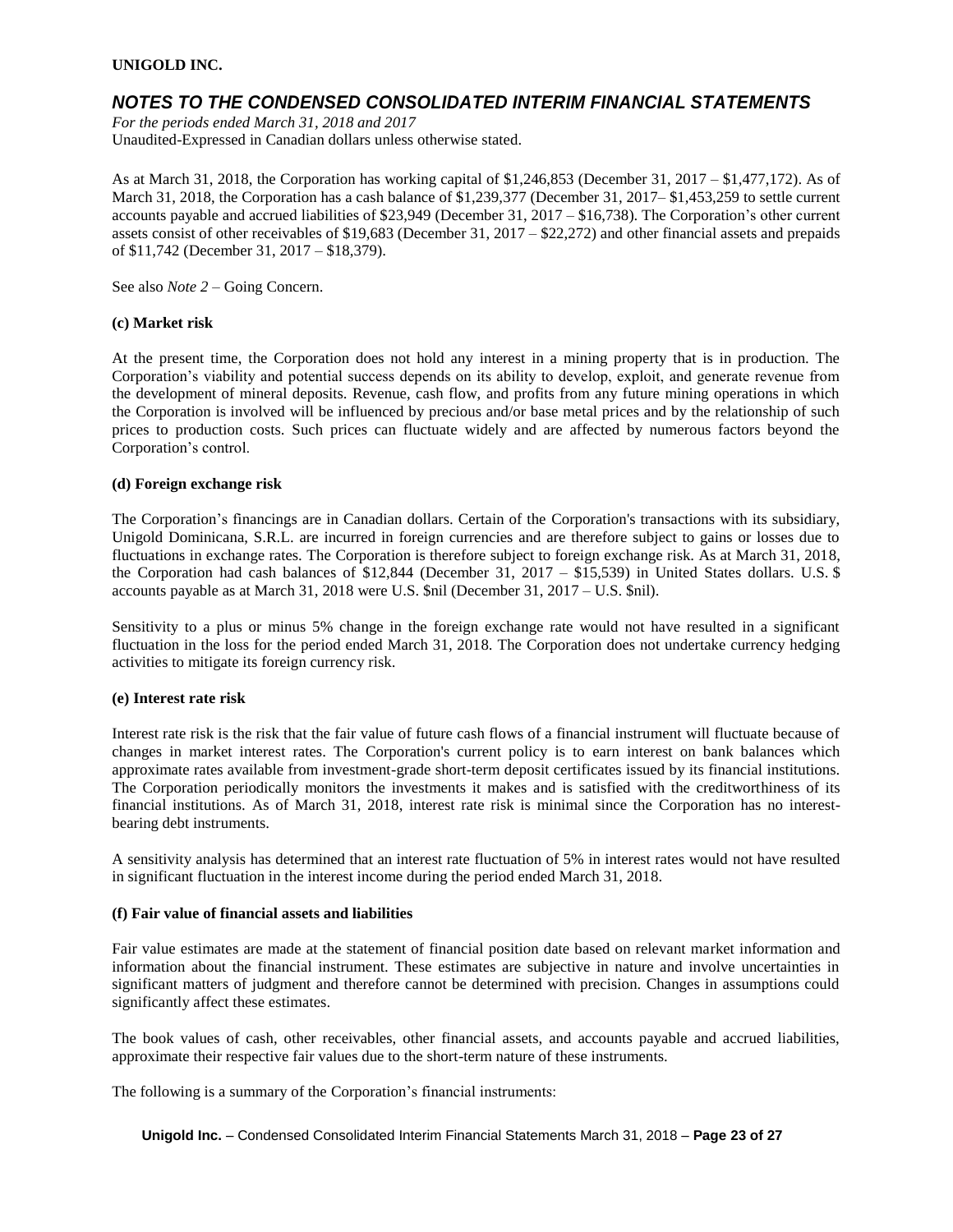## *NOTES TO THE CONDENSED CONSOLIDATED INTERIM FINANCIAL STATEMENTS*

*For the periods ended March 31, 2018 and 2017* Unaudited-Expressed in Canadian dollars unless otherwise stated.

|                                          | As at | <b>March 31, 2018</b> |             | December 31, 2017 |             |
|------------------------------------------|-------|-----------------------|-------------|-------------------|-------------|
|                                          |       | Carrying              | Fair        | Carrying          | Fair        |
|                                          |       | Amount                | Value       | Amount            | Value       |
|                                          |       |                       |             |                   |             |
| Cash                                     |       | \$1,239,377           | \$1,239,377 | \$1,453,259       | \$1,453,259 |
| Other receivables                        |       | 19.683                | 19.683      | 22,272            | 22,272      |
| Accounts payable and accrued liabilities |       | 23,949                | 23,949      | 18,379            | 18,379      |

# *15. Capital Risk Management*

The Corporation considers its capital structure to consist of equity attributable to shareholders of the Corporation which at March 31, 2018 was \$41,574,723 (December 31, 2017 – \$41,811,958). The Corporation manages its capital structure and makes adjustments to it, in order to have the funds available to support its exploration and operations activities.

The Corporation's objective when managing capital is to safeguard the Corporation's ability to continue as a going concern in order to pursue the exploration of its exploration properties and maximize shareholder returns. The Corporation satisfies its capital requirements through careful management of its cash resources and by utilizing its existing credit facility or equity issues, as necessary, based on the prevalent economic conditions of both the industry and the capital markets and the underlying risk characteristics of the related assets. Management reviews its capital management approach on an ongoing basis. The Corporation and its subsidiaries are not subject to externally imposed capital requirements.

### *16. Commitments and Contingencies*

### **(a) Legal proceedings**

The Corporation and its entities are party to certain legal proceedings arising in the ordinary course of business. In the opinion of management, there are no current legal proceedings or other claims outstanding, which, on final disposition, could have a material adverse effect on the financial position of the Corporation.

### **(b) Environmental matters**

The Corporation has operated in the mineral exploration industry in the Dominican Republic for many years. The enforcement of environmental regulation in the Dominican Republic is evolving and the enforcement posture of government authorities is continually being reconsidered. The Corporation periodically evaluates its obligations under environmental regulations.

The Corporation's exploration activities are subject to various federal, provincial and international laws and regulations governing the protection of the environment. These laws and regulations are continually changing and generally becoming more restrictive. The Corporation conducts its operations so as to protect public health and the environment and believes its operations are materially in compliance with all applicable laws and regulations. The Corporation has made, and expects to make in the future, expenditures to comply with such laws and regulations.

### **(c) Guarantees**

The Corporation has no guarantees outstanding.

### **(d) Contingencies**

The Corporation is a party to certain employment contracts. These contracts contain clauses requiring that \$nil be paid on termination resulting from a change of control of the Corporation, \$14,000 be paid on termination for other than cause. The Dominican Republic has laws requiring payments of approximately \$84,000 if those employees are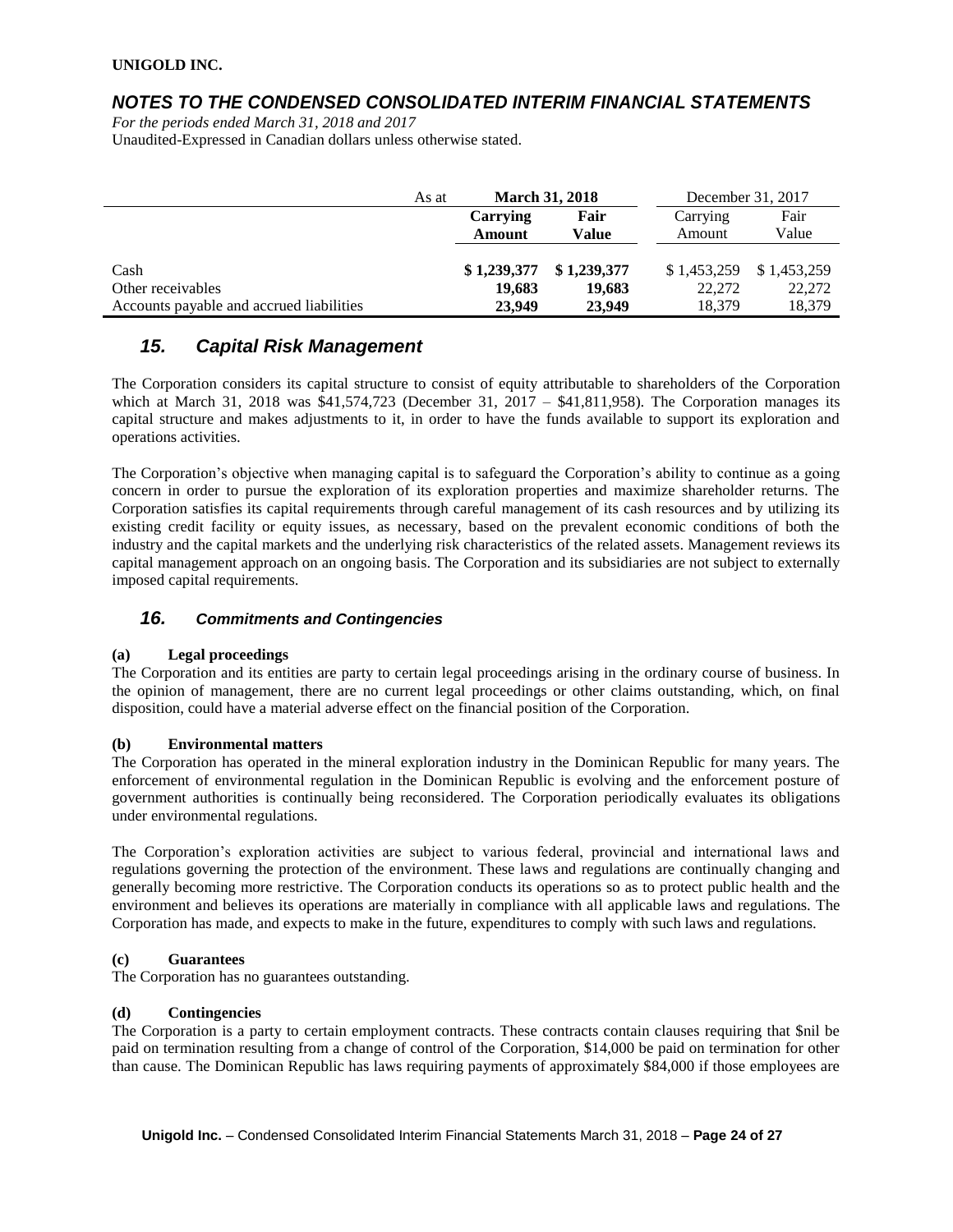# *NOTES TO THE CONDENSED CONSOLIDATED INTERIM FINANCIAL STATEMENTS*

*For the periods ended March 31, 2018 and 2017* Unaudited-Expressed in Canadian dollars unless otherwise stated.

terminated. As the likelihood of these events taking place is not determinable, the contingent payments have not been reflected in these consolidated financial statements.

#### **(e) Operating contractual obligations**

Minimum contractual payments over the next five years are estimated as follows:

| Year         | . .<br>Total | 2018          | 2019                     | 2020                     | 2021                     | 2022 |
|--------------|--------------|---------------|--------------------------|--------------------------|--------------------------|------|
| Office lease | 9,000<br>ง   | 9,000<br>Φ    | -                        | $\overline{\phantom{0}}$ | $\overline{\phantom{0}}$ | -    |
| Services     | 162.000      | 162,000       | $\overline{\phantom{0}}$ | -                        | -                        |      |
|              | \$171,000    | '1.000<br>171 | -                        | -                        |                          | -    |

The Corporation has entered into a lease for office premises. The lease has a life of nine months (December 31, 2017 – one year) with renewal terms at the option of the lessee at lease payments based on market prices at the time of renewal. There are no restrictions placed upon the lessee by entering into these leases. Payments recognized as an expense were as follows:

| Period ended March 31, | 2018    | 2017  |
|------------------------|---------|-------|
| Lease payments         | \$1,449 | 1.585 |
|                        |         |       |

Non-cancellable operating lease commitments:

| As at | <b>March 31, 2018</b> | December 31, 2017 |
|-------|-----------------------|-------------------|
|       | \$9,000               | \$9,000           |
|       | -                     |                   |
|       | -                     |                   |
|       |                       |                   |

### **(f) 2015 Private Placement**

In connection with the 2015 private placement, an investment agreement was signed which gives Osisko Gold Royalties Ltd. ("Osisko") the following rights:

(i) Participation Right: As long as Osisko holds Unigold shares equal to at least 10% of the issued and outstanding Unigold shares on a non-diluted basis, Osisko will have the right to participate in future equity financings by Unigold on a pro rata basis to its non-diluted shareholding at the applicable time.

(ii) Nomination Right: As long as Osisko holds Unigold shares equal to at least 10% of the issued and outstanding Unigold Shares on a non-diluted basis, Osisko will be entitled to nominate the greater of: (a) two (2) nominees, and (b) the number of nominees obtained by multiplying Osisko's percentage ownership of Unigold Shares (on a nondiluted basis) by the number of directors Unigold's management slate of nominees proposed to the Board (fractional numbers being rounded down to the nearest whole number) at any meeting of shareholders of Unigold.

(iii) Royalty Option: Osisko will be granted an option to purchase a 2% net smelter return ("NSR") royalty on Unigold's Neita property for a consideration of \$2,000,000, exercisable 90 days following the delivery of a feasibility study. Once exercised, Unigold will have the right to repurchase a 1% NSR (being 50% of the 2% NSR held by Osisko) for \$1,000,000 until 90 days following the achievement of commercial production.

(iv) Royalty/Stream Right: As long as Osisko holds Unigold shares equal to at least 10% of the issued and outstanding Unigold shares on a non-diluted basis, Osisko will have the right of first refusal over any royalty, stream, forward, off-take, gold loan or other agreement involving the sale of a similar interest in products from properties of Unigold that Unigold proposes to enter into from time to time. In the event that Osisko does not exercise its right of first refusal, Unigold may thereafter offer such right to a third party on terms no more favourable to such third party than those offered to Osisko.

### *17. Segmented Information*

The Corporation's only activity is mineral exploration and evaluation. All of the Corporation's land, vehicles, field equipment, and camp and buildings (see *Note 6*) are physically located in the Dominican Republic. All of the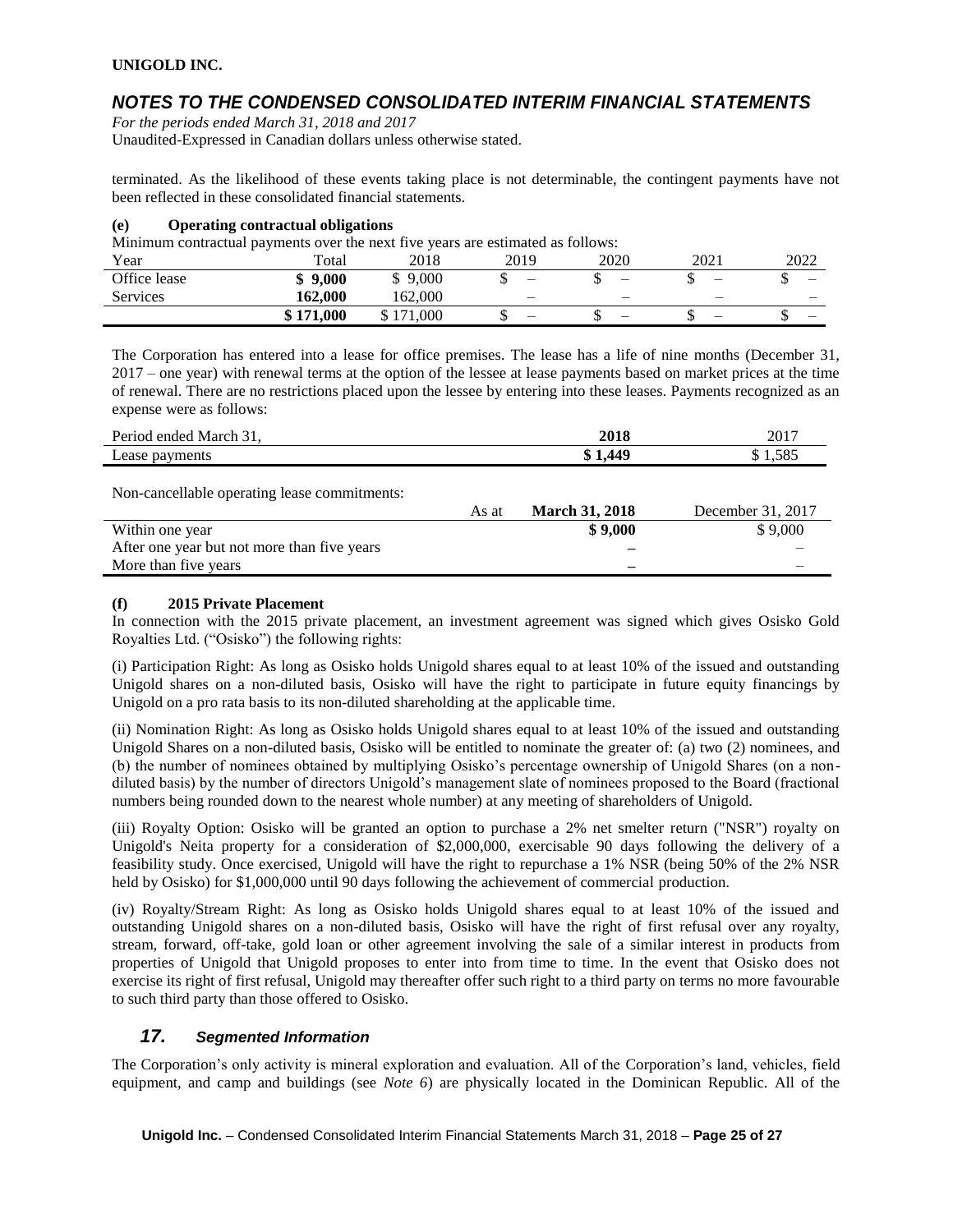# *NOTES TO THE CONDENSED CONSOLIDATED INTERIM FINANCIAL STATEMENTS*

*For the periods ended March 31, 2018 and 2017* Unaudited-Expressed in Canadian dollars unless otherwise stated.

Corporation's exploration and evaluation activities referred to in *Note 7* relate to properties in the Dominican Republic.

|                      | As at and for the period ended March 31, 2018 |                 |              |  |
|----------------------|-----------------------------------------------|-----------------|--------------|--|
|                      | Dominican                                     |                 |              |  |
|                      | Canada                                        | <b>Republic</b> | <b>Total</b> |  |
| Assets               | \$1,190,738                                   | \$40,410,765    | \$41,601,503 |  |
| Liabilities          | 19,700                                        | 4,249           | 23,949       |  |
| Amortization expense |                                               |                 |              |  |
| Investment income    | 2,601                                         | 4               | 2,605        |  |
| Financing expense    |                                               |                 |              |  |
| Other expenses       | (141, 416)                                    | (98, 424)       | (239, 840)   |  |

| As at and for the year ended December 31, 2017 |                    |              |              |  |
|------------------------------------------------|--------------------|--------------|--------------|--|
|                                                | Dominican          |              |              |  |
|                                                | Republic<br>Canada |              |              |  |
| Assets                                         | \$1,415,607        | \$40,415,920 | \$41,831,527 |  |
| Liabilities                                    | 12,700             | $4.036-$     | 16,736       |  |
| Amortization expense                           | (744)              |              | (744)        |  |
| Investment income                              | 20,981             | 45           | 21,026       |  |
| Financing expense                              |                    |              |              |  |
| Other expenses                                 | (613,942)          | (13,896)     | (627, 838)   |  |